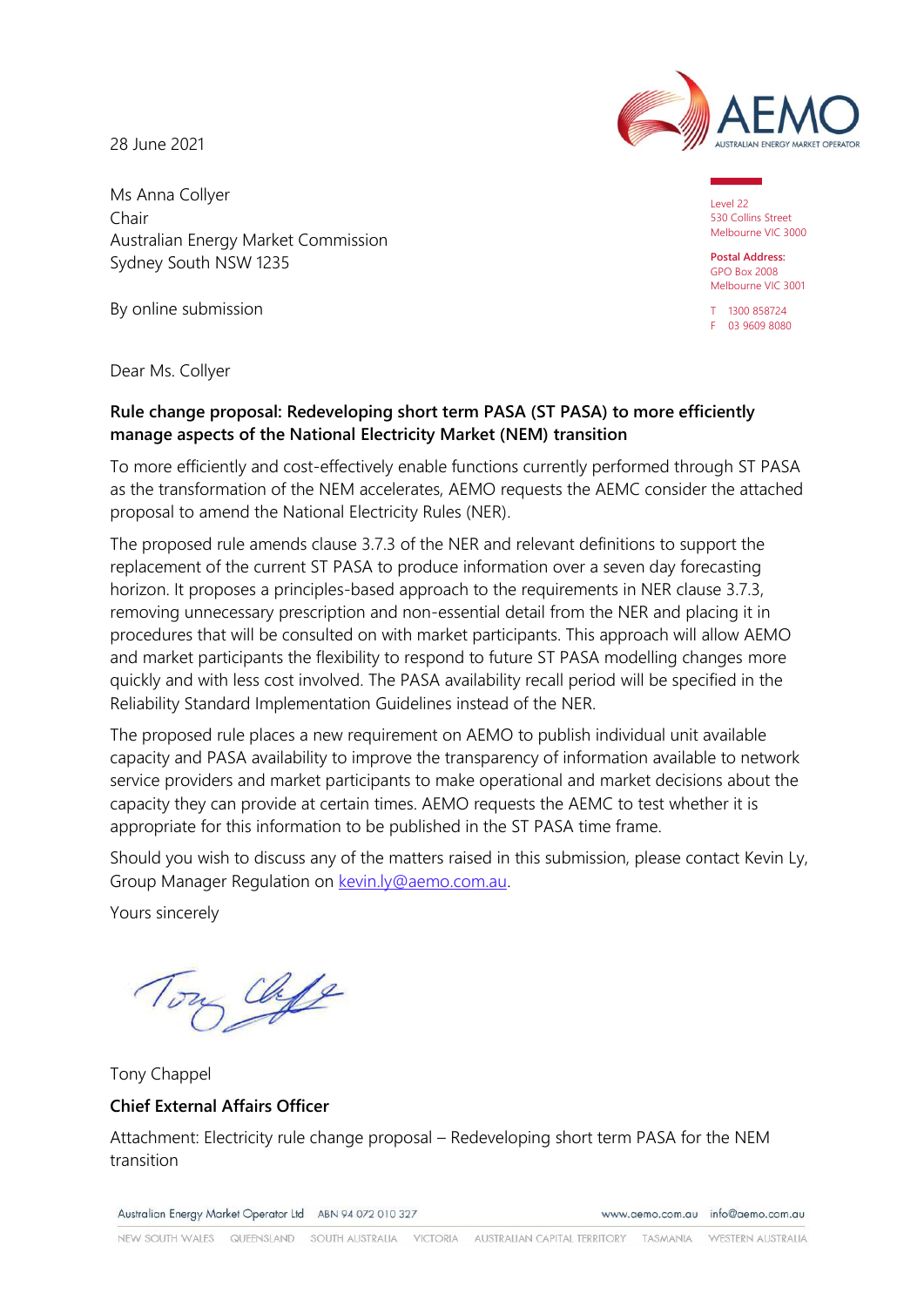

# ELECTRICITY RULE CHANGE PROPOSAL

REDEVELOPING SHORT TERM PASA FOR THE NEM **TRANSITION** 

**June 2021**

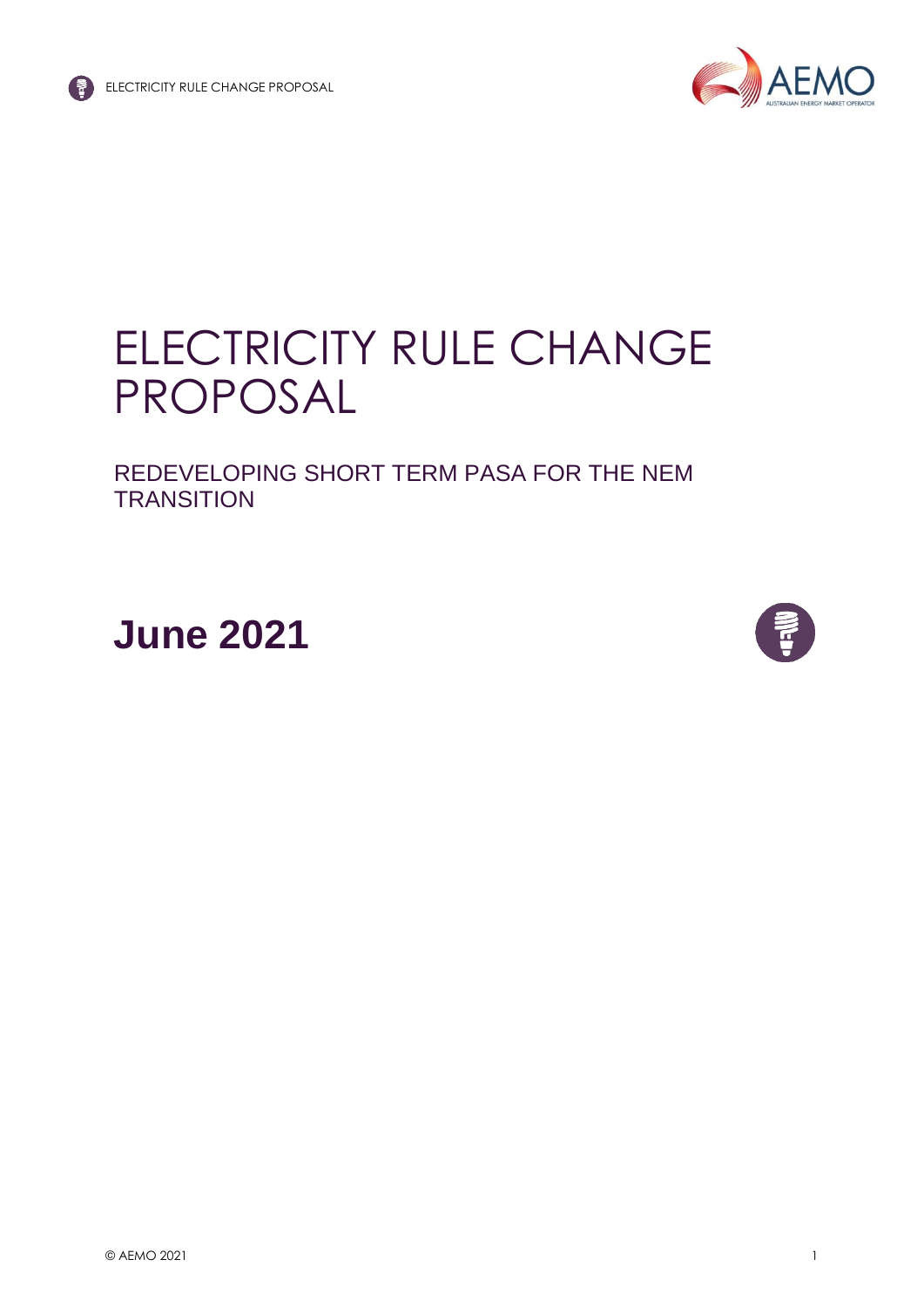

# **CONTENTS**

| 1.  | SUMMARY                                                                 | 3              |
|-----|-------------------------------------------------------------------------|----------------|
| 2.  | RELEVANT BACKGROUND                                                     | 3              |
| 2.1 | Current NEM arrangements                                                | 3              |
| 2.2 | Existing NER procedures related to ST PASA                              | 5              |
| 2.3 | Stakeholder engagement                                                  | 6              |
| 2.4 | ST PASA replacement and related NEM reforms                             | 6              |
| 3.  | STATEMENT OF ISSUE                                                      | $\overline{7}$ |
| 3.1 | Publishing individual unit available capacity                           | 8              |
| 3.2 | PASA availability definition                                            | 9              |
| 4.  | HOW THE PROPOSAL WILL ADDRESS THE ISSUES                                | 9              |
| 4.1 | How the proposal will address the issues                                | 9              |
| 4.2 | Alternative options to address the issues                               | 15             |
| 5.  | PROPOSED RULE                                                           | 15             |
| 5.1 | Description of the proposed Rule                                        | 15             |
| 5.2 | <b>Transitional matters</b>                                             | 17             |
| 6.  | HOW THE PROPOSED RULE CONTRIBUTES TO THE NATIONAL ELECTRICITY OBJECTIVE |                |
|     | (NEO)                                                                   | 17             |
| 7.  | EXPECTED BENEFITS AND COSTS OF THE PROPOSED RULE                        | 18             |
| 8.  | <b>DRAFT RULE</b>                                                       | 19             |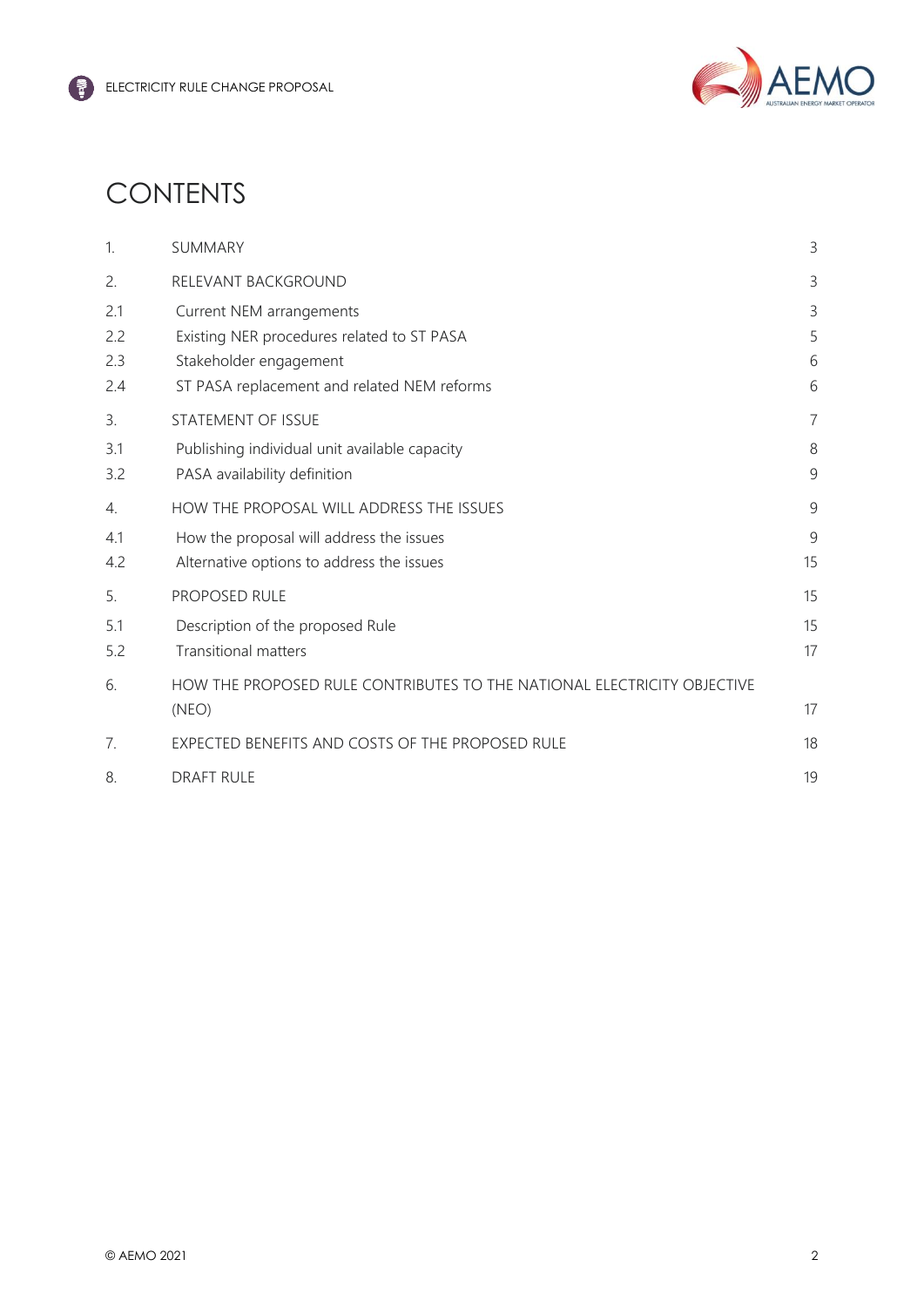

# <span id="page-3-0"></span>1. SUMMARY

AEMO operates the short term (ST) projected assessment of system adequacy (PASA) and pre-dispatch (PD) PASA processes (in this document these are referred to together as the 'current ST PASA') to publish forecasts of electricity generation and network capacity available to meet the forecast electricity demand, and to indicate potential power system security or reliability of supply issues over the next seven days.

The current ST PASA was originally designed to forecast thermal generating units using a regional model. Despite significant adaptations over the years, in particular to include forecasts for wind and solar generation, the current ST PASA has material limitations that need to be addressed for the current and future NEM.

As the NEM continues to transition to more renewable technologies, energy storage and demand side participation, and sees the retirement of 'traditional' generating systems, AEMO and stakeholders have identified a need to replace the current ST PASA in order to meet existing and future NEM needs. A redeveloped ST PASA process will deliver more reliable and useful forecasts for relevant decision-making by market participants and AEMO.

ST PASA informs AEMO decisions including lack of reserve (LOR) declarations, the exercise of the reliability and emergency reserve trader (RERT) or other market interventions, e.g. outage recall and load shedding. Market participants use ST PASA forecasts to inform their decisions to make more capacity available to the market. As the NEM continues to transition, including towards a future with greater diversity on the supply and demand side, ST PASA needs to adapt to adequately account for energy storage, variable renewable energy (VRE) resources, wholesale demand response, and, into the future, increasing changes in distributed energy resources (DER).

The proposed rule seeks amendments to clause 3.7.3 of the NER to support the replacement of the current ST PASA to produce information over a seven day forecasting horizon. It proposes a principles-based approach to the requirements in NER clause 3.7.3, removing unnecessary prescription and non-essential detail from the NER and placing it in procedures that will be consulted on with market participants. This approach will allow AEMO and market participants the flexibility to respond to future ST PASA modelling changes more quickly and efficiently, including with less cost involved.

The proposed rule would also require AEMO to publish individual unit available capacity and PASA availability to improve the transparency of information available to network service providers (NSPs) and market participants to make operational and market decisions about the capacity they can provide at certain times.

# <span id="page-3-1"></span>2. RELEVANT BACKGROUND

### <span id="page-3-2"></span>2.1 Current NEM arrangements

AEMO is required to monitor the operation of the power system and maintain power system security in accordance with the NER power system security principles and responsibilities<sup>1</sup>. AEMO's first priority is to maintain the power system in a secure operating state<sup>2</sup>, which occurs if the power system is in a satisfactory operating state<sup>3</sup> and if it will return to a satisfactory operating state following a credible contingency event<sup>4</sup>. AEMO's central dispatch process determines a 'security constrained dispatch' for all dispatchable resources, taking into account market ancillary service requirements needed to remain in a

<sup>1</sup> NER clauses 4.2.6 and 4.3.1.

<sup>2</sup> NER clause 4.2.4.

<sup>&</sup>lt;sup>3</sup> NER clause 4.2.2.

<sup>4</sup> Refer to NER definition of credible contingency event.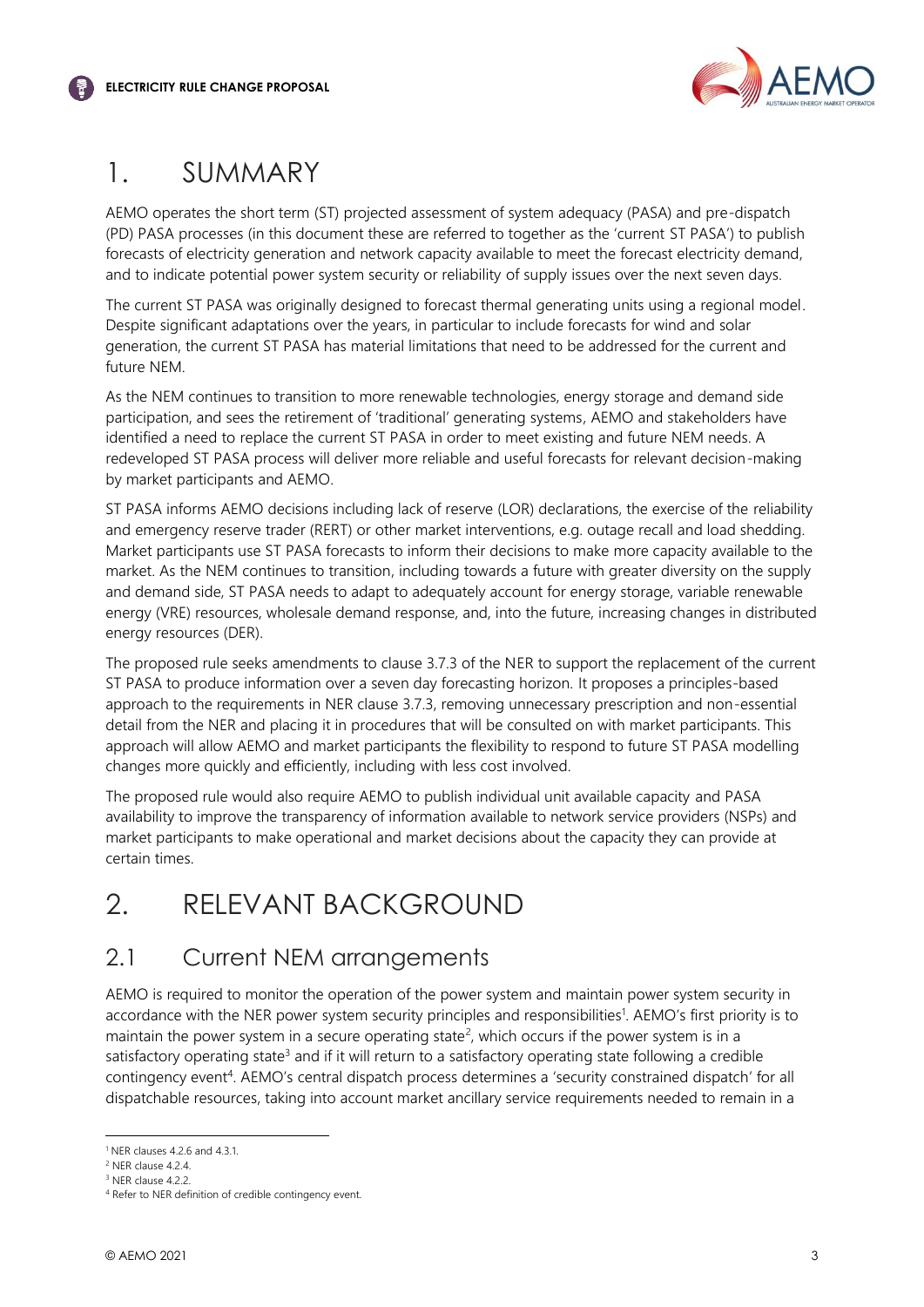

satisfactory operating state for any credible contingency event. In determining the technical envelope<sup>5</sup>, AEMO must take into account the factors specified in NER clause 4.2.5(c). These requirements are about maintaining and operating the physical power system.

The ST PASA is a part of the broader PASA suite<sup>6</sup> which involves the collection, analysis and disclosure of power system security and reliability information. ST PASA information is used by registered participants and AEMO to identify and address power system security and reliability issues in the pre-dispatch and short-term timeframes for a seven day horizon<sup>7</sup>. NER clause 3.7.3 includes the ST PASA requirements on registered participants to provide the inputs and AEMO to provide outputs and publish ST PASA.

This is used to inform:

- Market participants of forecast supply shortages or low reserves so they can make commercial decisions in response to changes in the power system, potentially reducing the need for AEMO market intervention to address any power system security or reliability issues.
- AEMO actions needed to maintain power system security or reliability, which could include:
	- − Assessing planned network outages.
	- − Intervention in the NEM, e.g. issue a direction or activate RERT.

Figure 1 shows some of the decisions that market participants and AEMO make in the zero to seven day timeframe, which are informed by the current ST PASA.

Figure 1 AEMO and market participant decisions in the ST PASA timeframe

#### AEMO

- Reserve assessment
- •Issuing LOR market notices
- •Gas supply / gas supply guarantee
- Network outage management and recall
- Request to provide Generator outage recall information
- Market interventions (directions and use of RERT)
- Load shedding

#### Market Participants

- •Commitment, decommitment and minimum loading
- •Small hydro storage management
- •Battery storage management (7 day pre-dispatch)
- Infer expected prices
- •Maintenance and outage management
- •Fuel management
- •Staffing levels of power stations (restarting)
- •Management of demand resources
- •Embedded generation management
- •Short-term contracting
- •FCAS and preparation of emergency reserves for RERT

NER clause 3.7.3 specifies the relevant factors AEMO needs to take into account in producing ST PASA, including generation and load forecasts, scheduled constraints, network constraints and outages, and any energy constraints for generating units.

Current ST PASA information over the next [seven day](https://aemo.com.au/energy-systems/electricity/national-electricity-market-nem/data-nem/market-data-nemweb) period is published from:

• Pre-dispatch PASA: Runs every 30 minutes on the 30-minute boundary, and covers from now until the end of the trading day for which dispatch bid prices are firm<sup>8</sup>. Pre-dispatch PASA is triggered by, and

 $5$  NFR clause 4.2.5(a).

<sup>6</sup> Under the NER, PASA includes both ST PASA (NER clause 3.7.3) and MT PASA (NER clause 3.7.2). MT PASA covers a forecasting horizon of two years.

<sup>7</sup> NER clause 3.7.3 requires AEMO to publish ST PASA for a six-day horizon, however in practice it is published for seven days. ST PASA files are published on AEMO's website: [https://aemo.com.au/en/energy-systems/electricity/national-electricity-market-nem/data-nem/market-management-system](https://aemo.com.au/en/energy-systems/electricity/national-electricity-market-nem/data-nem/market-management-system-mms-data/projected-assessment-of-system-adequacy-pasa)[mms-data/projected-assessment-of-system-adequacy-pasa](https://aemo.com.au/en/energy-systems/electricity/national-electricity-market-nem/data-nem/market-management-system-mms-data/projected-assessment-of-system-adequacy-pasa) and https://aemo.com.au/energy-systems/electricity/national-electricity-marketnem/data-nem/market-data-nemweb.

<sup>&</sup>lt;sup>8</sup> Bid prices for the next trading day are firm at 1230 EST, hence Pre-dispatch PASA runs after 1230 EST will extend by a full trading day.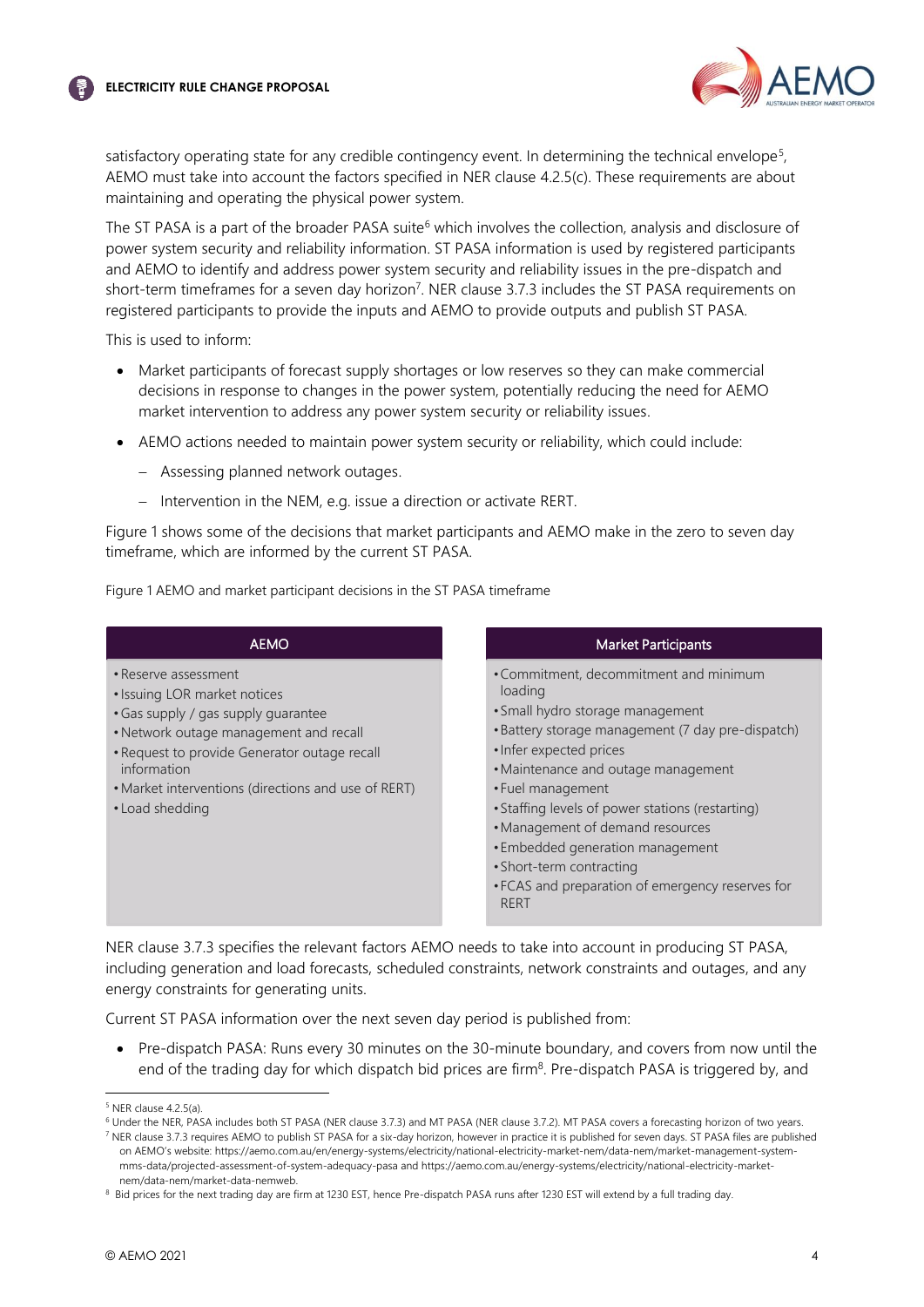



runs over the same horizon, as the NEMDE pre-dispatch process. Pre-dispatch PASA uses as inputs some results from the corresponding NEMDE pre-dispatch run: targets for daily energy-constrained units and constraints that are applied.

• Short term PASA: Runs every 60 minutes on the 60-minute boundary, and covers from the first interval after the end of the Pre-dispatch PASA for the following six trading days.

Hence the 1230 hrs pre-dispatch PASA run will overlap with the 1200 hrs short term PASA run by the additional trading day, until the 1300 hrs short term PASA run occurs.

Apart from their different timings (and to the extent that pre-dispatch PASA uses NEMDE pre-dispatch results) both the pre-dispatch and short term PASA processes use the same types of inputs and use a common PASA solver. Further information on how ST PASA is currently modelled is set out in the ST PASA process description<sup>9</sup> and table 1 identifies how NER clauses relate to the published inputs and outputs.

### <span id="page-5-0"></span>2.2 Existing NER procedures related to ST PASA

AEMO publishes the ST PASA Process Description, Reserve Level Declaration Guidelines (RLDG) and Reliability Standard Implementation Guidelines (RSIG), which are relevant to, or rely on, ST PASA.

### **2.2.1 ST PASA Process Description**

The ST PASA Process Description is published under NER clause 3.7.3 and currently describes the:

- Process.
- Obligations on registered participants regarding inputs.
- Details of the calculations performed.
- Detailed information of the outputs produced.

ST PASA published outputs include low reserve conditions (LRC) and lack of reserve conditions (LOR).

### **2.2.2 Reserve Level Declaration Guidelines (RLDG)**

AEMO is required to publish the RLDG which describes the methodology AEMO applies in determining an LOR condition, which in turn indicates to market participants that there are insufficient capacity reserves to avoid load shedding given forecast conditions<sup>10</sup>. ST PASA assesses the probability of capacity reserves being insufficient to avoid load shedding. A shortfall in available capacity leads to load shedding.

The RLDG also describes the forecast uncertainty measure (FUM) which is used as a post-processing tool for ST PASA outputs to account for forecasting uncertainties that can affect reliability of supply. Additionally, the RLDG describes how AEMO determines credible contingencies for the purposes of AEMO's power system security responsibilities<sup>11</sup>.

### **2.2.3 Reliability Standard Implementation Guidelines (RSIG)**

The RSIG sets out how AEMO will implement the reliability standard and interim reliability measure<sup>12</sup>, noting that AEMO must also maintain and monitor the power system to ensure a reliable operating state. In relation to ST PASA and the RSIG, the NER requires AEMO to:

• Clause 3.7.3(h)(5) – identify and quantify any projected failure to meet the reliability standard.

<sup>9</sup> Refer to AEMO's website, here: https://aemo.com.au/-/media/files/pdf/0431-0004-pdf.pdf

<sup>10</sup> The RLDG are published under NER clause 4.8.4A.

 $11$  A credible contingency event is described in NER clause 4.2.3(b).

<sup>&</sup>lt;sup>12</sup> Refer to clause 3.9.3D.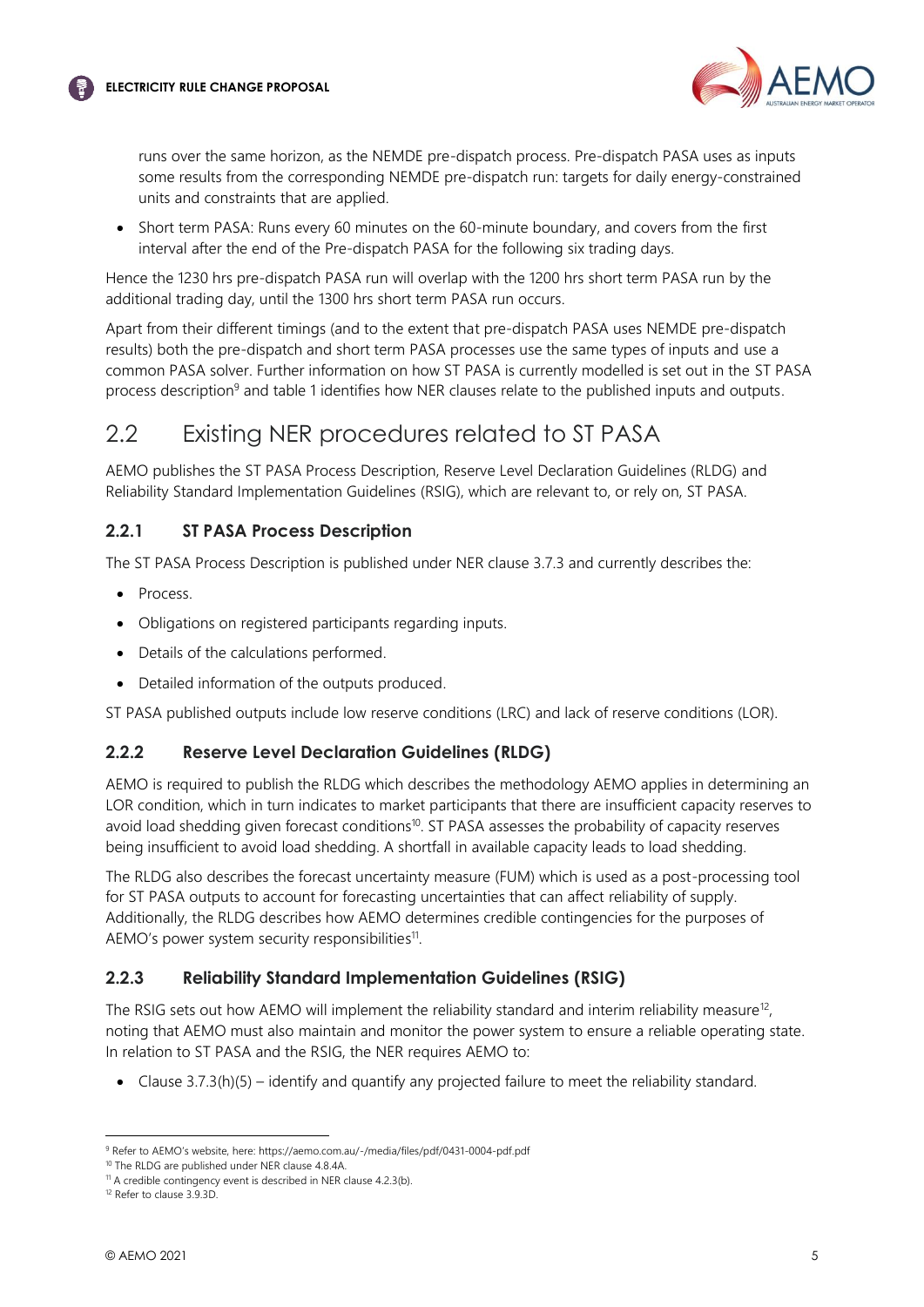

• Clause 4.8.4(b) – declare a LOR condition if it considers that the probability of involuntary load shedding is, or is forecast to be, more than remote.

### <span id="page-6-0"></span>2.3 Stakeholder engagement

In December 2019, AEMO engaged consultants Intelligent Energy Systems (IES) and Steve Wallace Advisory (SWA) to assess existing ST PASA limitations and identify changes to ST PASA to meet expected future needs and potentially replace the existing system and processes.

The consultants undertook individual interviews with market participants and held stakeholder sessions with AEMO and market participants from December 2019 to February 2021. These interviews and stakeholder sessions were conducted to identify ST PASA shortcomings and to identify future changes. Additionally, the consultants undertook a review of international practices to understand how other markets addressed similar reliability related issues.

Informed by stakeholder and AEMO feedback, IES and SWA developed business requirements and a proposed high level design for the new ST PASA system. AEMO published the high level design report in June 2020 and held a further stakeholder workshop. In May 2021, AEMO completed a proof of concept to determine the feasibility of the proposed high level design.

AEMO is commencing work on the detailed design of the new ST PASA system, which will align with the proposed rule, and will continue to engage with interested stakeholders during this process. The work to redevelop ST PASA will run in parallel to the AEMC's rule change consultation and AEMO's procedure consultations.

More information on the ST PASA Replacement Project and stakeholder engagement is on AEMO's website<sup>13</sup>.

# <span id="page-6-1"></span>2.4 ST PASA replacement and related NEM reforms

This section describes the relationship between the proposed rule (and the ST PASA Replacement project) and other related reforms. AEMO considers these reforms to be outside the scope of this rule change proposal.

### **2.4.1 Essential system security services and scheduling and ahead mechanisms**

The Energy Security Board (ESB) and AEMC are considering changes for essential system services and associated scheduling mechanisms to support the secure operation of the power system. These initiatives include the potential for a unit commitment for security (UCS), a system security mechanism (SSM), and an operating reserves market. The ESB's April 2021 Options Paper recognises these as reforms for immediate implementation, and the AEMC is already considering these in several rule change proposals under consultation, these include:

- $\bullet$  UCS Capacity commitment mechanism for system security and reliability services<sup>14</sup>.
- SSM Synchronous services markets<sup>15</sup>.
- Operating reserves market<sup>16</sup>.

The ST PASA is a mechanism used to forecast power system security and reliability of supply for the seven day period. While the initiatives under consideration by the ESB and AEMC are intended to address issues

<sup>13</sup> See[: https://aemo.com.au/en/initiatives/trials-and-initiatives/st-pasa-replacement-project.](https://aemo.com.au/en/initiatives/trials-and-initiatives/st-pasa-replacement-project) 

<sup>14</sup> See: https://www.aemc.gov.au/rule-changes/capacity-commitment-mechanism-system-security-and-reliability-services.

<sup>15</sup> See: https://www.aemc.gov.au/rule-changes/synchronous-services-markets.

<sup>16</sup> See: https://www.aemc.gov.au/rule-changes/operating-reserve-market.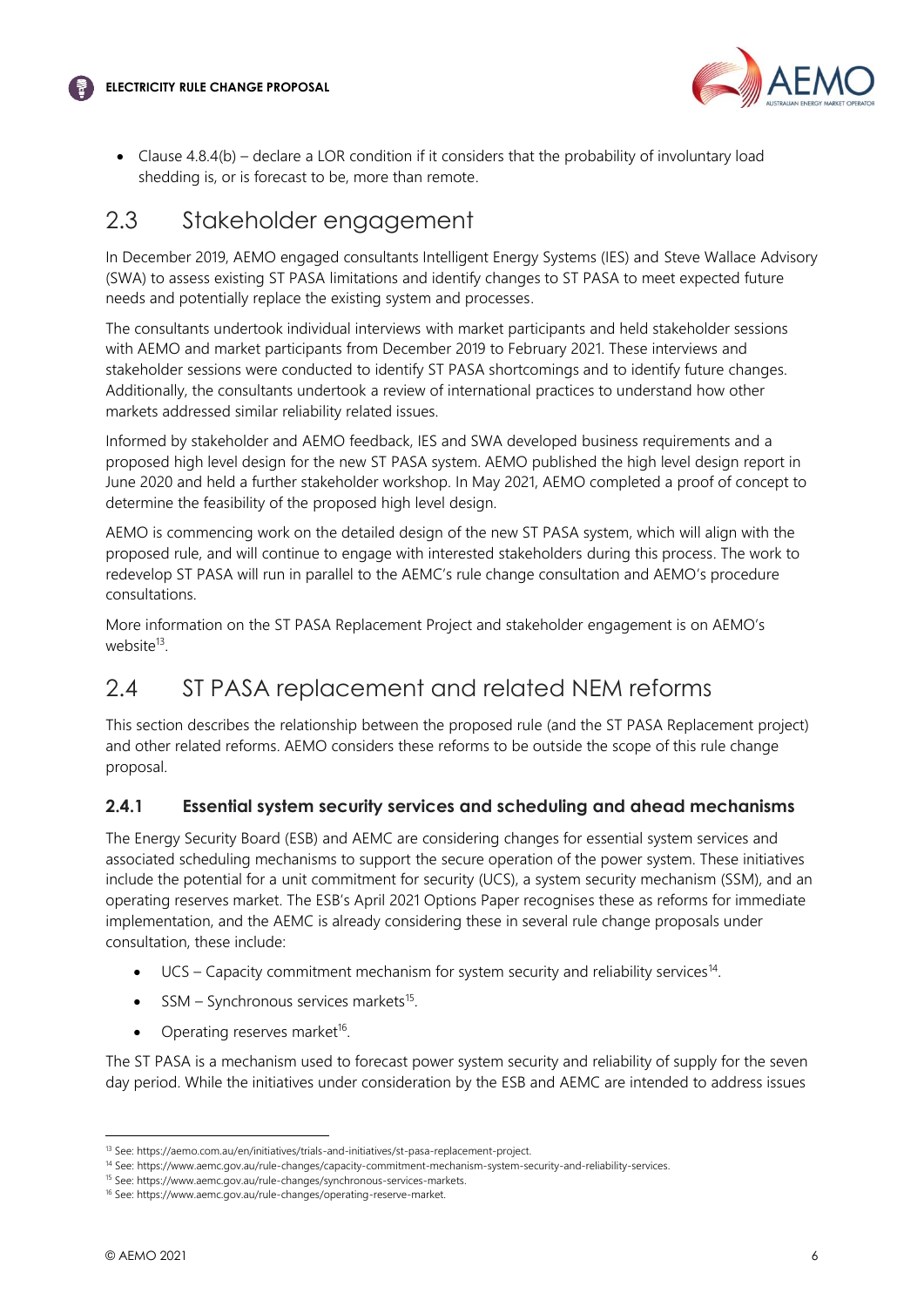

related to the secure operation of the power system, these are separate and distinct from ST PASA because these consider pricing and scheduling of units for system security.

As the design of these changes develop, AEMO will continue to assess the implementation relationships and timing of these market changes.

### **2.4.2 Integrating Energy Storage Systems Rules consultation**

The Integrating Energy Storage System into the NEM rule change (IESS rule change) proposes changes to better integrate energy storage systems into the NEM, with a focus on integrating grid-scale energy storage systems and hybrid systems. AEMO's proposed rule did not include changes to NER clause 3.7.3 (ST PASA rule) to address energy storage systems in ST PASA. When AEMO submitted the IESS rule change in August 2019, AEMO considered it would be more effective to only make changes for energy storage to be incorporated into the replaced ST PASA system.

Scheduled energy storage capability, however defined after the IESS rule change, will need to be integrated into the proposed rule. ST PASA will continue to need information on the energy limits of all units for modelling purposes, noting that the available capacity of battery energy storage systems may change more quickly than other technologies closer to the dispatch timeframe.

AEMO's intent is for ST PASA to be able to model energy storage systems, particularly batteries, better because more specific information on the technology type will be used in the forecasts<sup>17</sup>. The AEMC is expected to publish its Integrating Energy Storage System into the NEM draft determination by 29 July 2021. AEMO will continue to assess the implementation relationships and timing of these market changes.

#### **2.4.3 Wholesale Demand Response**

The Wholesale Demand Response Mechanism rule (WDR rule) becomes effective on 24 October 2021. The WDR rule includes wholesale demand response units (WDRUs) in ST PASA and AEMO must update the current ST PASA system for this change. To implement WDRUs, AEMO is making relatively small implementation changes to the current ST PASA to treat WDRUs as scheduled load. There is no intersection between the changes being implemented for WDR and the ST PASA Replacement project.

# <span id="page-7-0"></span>3. STATEMENT OF ISSUE

AEMO's ST PASA Replacement project to replace the current ST PASA processes and systems is underway and AEMO continues to engage with interested market participants on this. This project has been undertaken after assessing the limitations of the current ST PASA system and the need for this system to account for a future where energy storage, VRE, demand response and DER provide increasing services. The link between the NER and ST PASA system is that the NER establishes the ST PASA forecasting horizon, defines the required inputs and outputs for the system, and requires AEMO to publish specific information for registered participants. NER clause 3.7.3 is very detailed and prescriptive, reflecting a previous drafting approach where most of the detailed information is included in the NER.

AEMO, market participants and consultants IES and SWA identified the following major issues with the current ST PASA system, including it is unable to:

- Model new technologies and processes, e.g. batteries, demand response and DER.
- Accurately model capacity reserves across the NEM regions.
- Model unusual network events like the system separation events seen in summer 2019-20<sup>18</sup>.

<sup>&</sup>lt;sup>17</sup> Through the detailed design, in consultation with stakeholders, AEMO will work through the detail of how these technologies are to be modelled. <sup>18</sup> This refers to: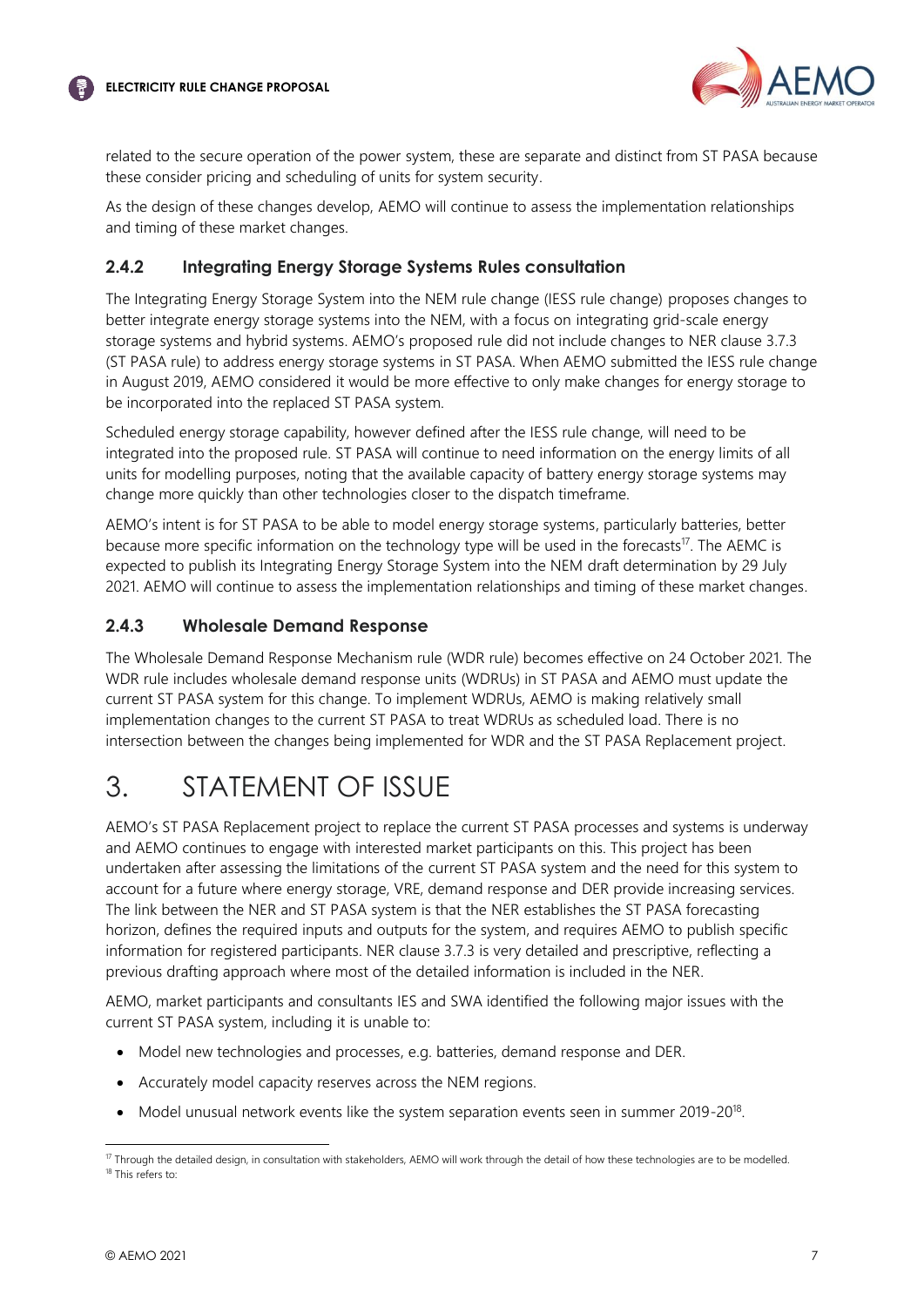



• Account for the availability of essential system services, including frequency control ancillary services, inertia, system strength, and ramping requirements.

Forecasts that do not take into account all the relevant information may result in either avoidable load shedding or unnecessary intervention (e.g. activation of RERT contracts) and costs to consumers.

While these issues are not directly caused by the NER, they reflect the current ST PASA process and system limitations which are embedded in the NER. AEMO considers it is important to amend NER clause 3.7.3 to ensure it is understandable and removes unnecessary prescription.

The NER does not prohibit AEMO from replacing the ST PASA system as long as it continues to meet its publishing requirements. However, AEMO recognises that there are both inputs and outputs specified in NER clause 3.7.3 that may no longer be useful for market participants or used in the new ST PASA system. Unnecessarily requiring information in the NER instead of in consulted on procedures can lead to a misalignment of what is needed or used and creates ambiguity for market participants.

For the new ST PASA system to continue to meet its objectives and develop with a changing power system, AEMO considers a less prescriptive and more understandable rule is needed that continues to define the minimum requirements at a high level to allow AEMO the flexibility to consult with market participants on the more detailed design of the inputs, outputs and information to be published.

The current ST PASA is published for a seven trading day period, however the NER specifies this covers a six day period. This inconsistency between the NER and what AEMO publishes creates ambiguity for market participants. AEMO understands that market participants support AEMO publishing ST PASA for a seven day period.

As a part of the ST PASA Replacement project, AEMO will also need to redevelop its existing procedures to ensure the detailed inputs and outputs and what is published is identified and understandable for market participants. Currently there are three procedures that include ST PASA related information, including the ST PASA Process Description (currently produced under NER clause 3.7.3(j)), the RLDG and RSIG.

# <span id="page-8-0"></span>3.1 Publishing individual unit available capacity and PASA availability

Currently, the NER only allows AEMO to publish ST PASA generating unit available capacity and PASA availability aggregated by region. AEMO considers that it would be useful for the available capacity of individual units to be available and transparent to all market participants, particularly those with smaller portfolios and who currently may have less information available on which to base their operational and commercial decisions. This information asymmetry could be addressed by requiring AEMO to publish this information. Providing all market participants with this information is likely to improve smaller market participant's decision-making with respect to the scheduling of outages. This approach is also consistent with the MT PASA requirement in NER clause 3.7.2(f)(5), noting this is for a longer forecasting horizon.

Providing this information is also likely to have benefits for power system security. Due to the increasing penetration of VRE technologies in the NEM generation mix, there are increasing risks to power system security relating to inertia and system strength shortfalls, where these are sometimes heightened during planned network outages. Management of these issues require certain individual units, a combination of certain synchronous generating units, or other synchronous plant to be in service during the planned

<sup>•</sup> 30 December 2019, Loss of an intra-regional line (051 Lower Tumut to Wagga 330 kV line) reduced Victorian reserves by approximately 1,000MW (leading to AEMO exercising RERT). This loss of reserve could not be forecast as the current system could not model the loss of intra-regional lines.

<sup>•</sup> 4 January 2020, Victoria (Vic) and New South Wales (NSW) separation event – the separation did not occur at the regional boundary. Some of the NSW (Wagga) load and generation was left connected to Vic instead of NSW. The current system could not model this scenario and provide accurate regional reserve figures as it uses a regional model. To address this, AEMO manually calculated the regional information required to be published.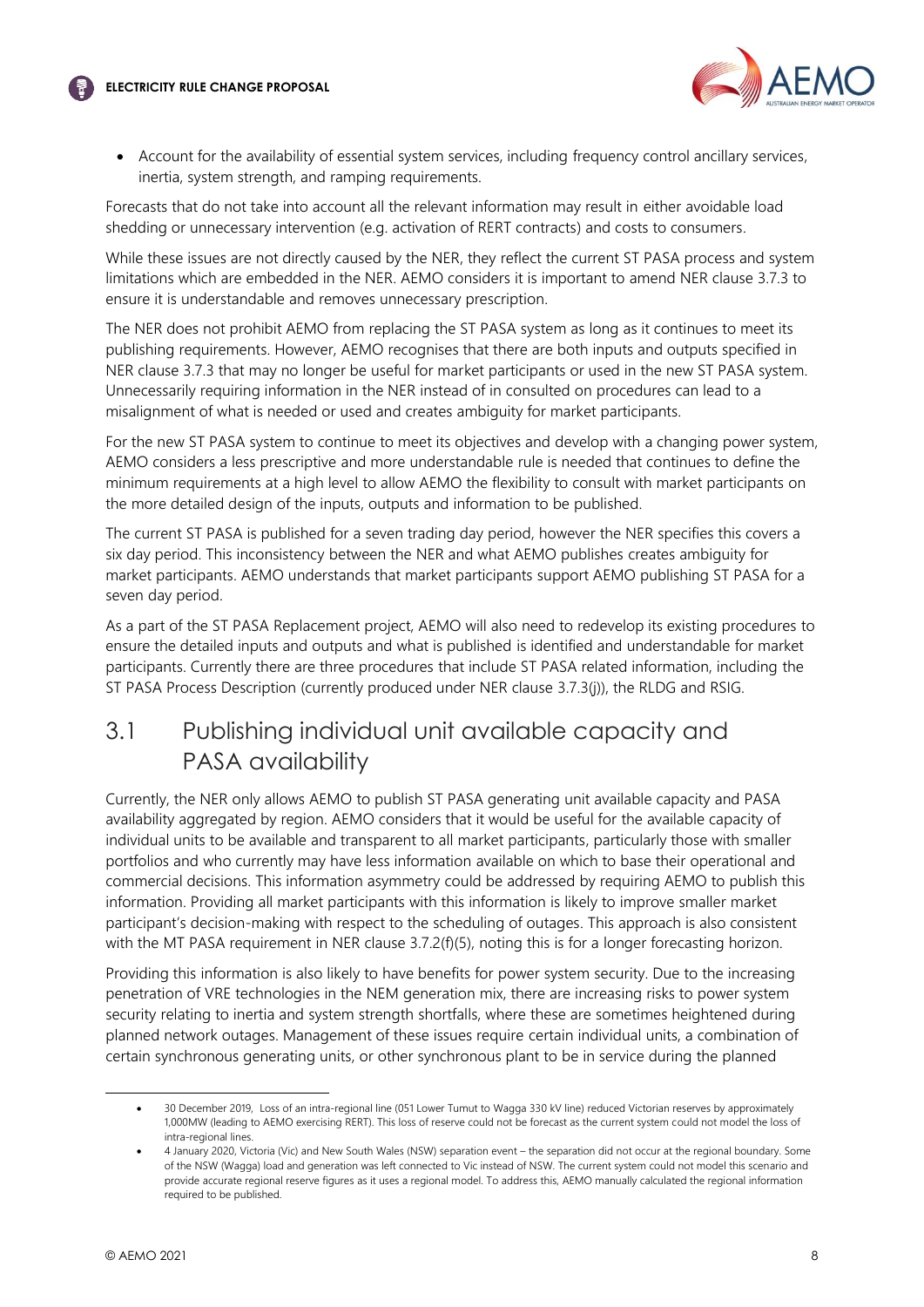

network outage. Transparency of generating unit (and other 'units') availability will allow NSPs to better coordinate their outages with registered participants.

AEMO considers that a market participant's decision to provide capacity is also informed by knowledge of what other units are available at that time, which may impact their decision to generate because they need to assess whether certain generating units will be providing system strength services that are needed for them to operate. Further, as the NEM transitions to more VRE and 'traditional' technologies are mothballed, retired from service or require more maintenance outages, it becomes even more necessary for market participants to have information on the available capacity of other units in the ST PASA timeframe.

### <span id="page-9-0"></span>3.2 PASA availability definition

PASA availability is used for MT PASA (NER clause 3.7.2) and ST PASA (NER clause 3.7.3) and is defined in the NER as the physical plant capability of a scheduled generating unit, scheduled load or scheduled network service that can be made available on 24 hours' notice. For ST PASA, this timeframe is overly prescriptive, and it is more useful to allow registered participants to notify a unit's PASA availability over different time periods.

The definition also describes that the physical plant capability takes into account ambient weather conditions "…in the manner described in the procedure prepared under clause 3.7.2(g)". This is an error as NER clause 3.7.2(g) does not refer to a procedure.

# <span id="page-9-1"></span>4. HOW THE PROPOSAL WILL ADDRESS THE ISSUES

### <span id="page-9-2"></span>4.1 How the proposal will address the issues

AEMO has proposed a principles-based drafting approach to NER clause 3.7.3. The objective is to ensure the new ST PASA system can continue to be refined and adapted to produce information that meet future market needs, and AEMO will not be required to continue publishing information in ST PASA if it is no longer relevant to market processes or participant decisions. The proposed rule removes unnecessary NER prescription and allows AEMO the flexibility to detail the ST PASA inputs, outputs and information to be published within AEMO procedures, which will be consulted on with registered participants. The proposed rule simplifies the drafting of the information that registered participants must provide to AEMO without changing the underlying requirements<sup>19</sup>. The inputs and information AEMO is to publish are redrafted to include higher level input factors and includes drafting simplifications.

The proposed rule includes more specific requirements for the ST PASA outputs to be published for individual units, to ensure that there is clear direction and authority in the NER to identify forecast capacity and PASA availability on a disaggregated basis.

AEMO considers the proposed rule represents a balanced approach to rule, procedure and system development, allowing sufficient flexibility to implement modelling changes identified in consultation with stakeholders in a more timely manner with less cost involved, but always meeting the ST PASA objectives specified in the NER.

The proposed rule also clarifies that ST PASA is to be published for a seven day period, which aligns with the current ST PASA.

Table 1 shows the proposed changes for NER clause 3.7.3 and AEMO's rationale. For further information, this table also sets out how the requirement of each paragraph is currently met.

<sup>&</sup>lt;sup>19</sup> The existing requirement on NSPs to provide AEMO with information on planned network outages is unchanged.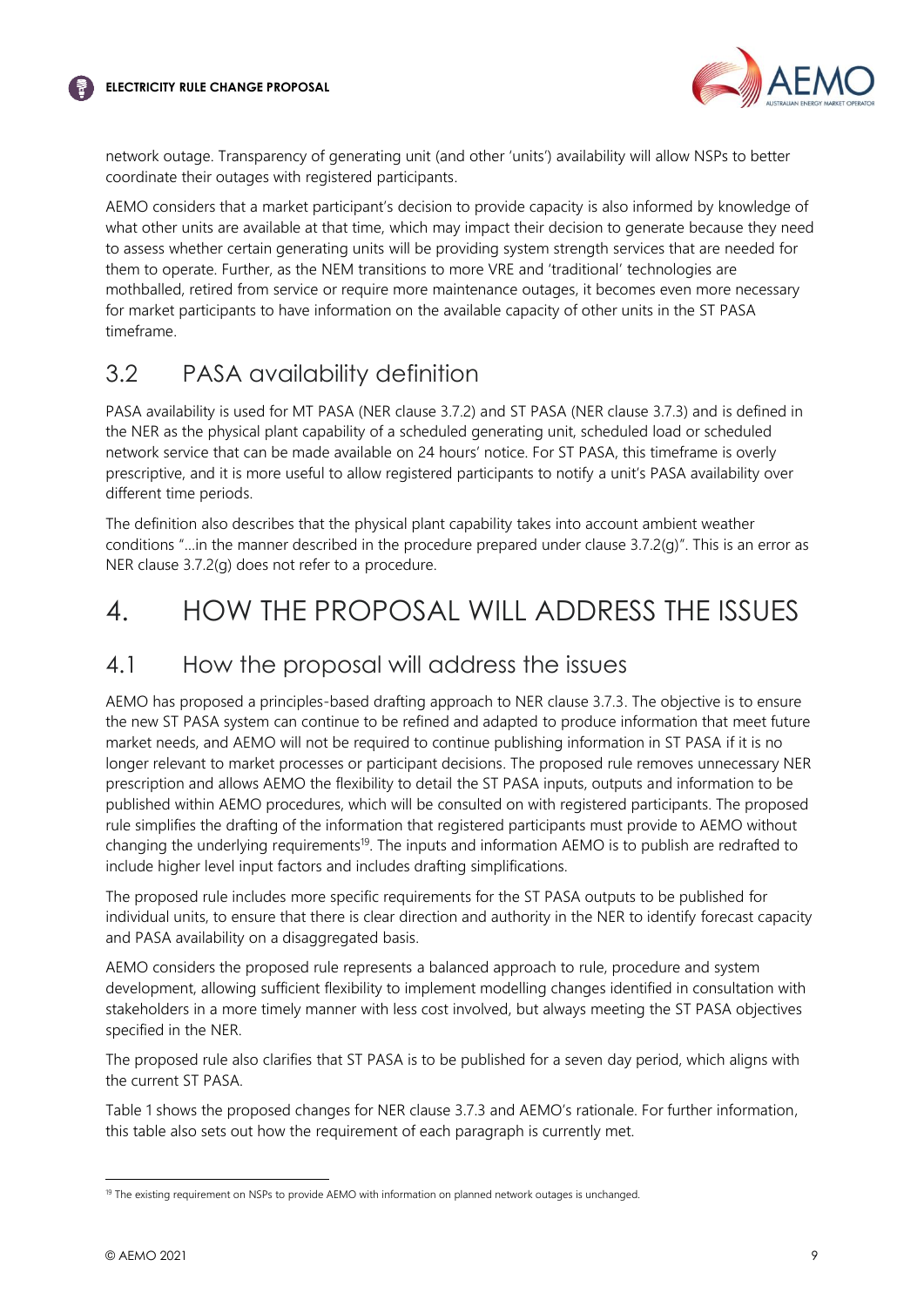



| Table 1 Summary of the existing NER clause 3.7.3 and proposed change |  |  |  |  |
|----------------------------------------------------------------------|--|--|--|--|
|                                                                      |  |  |  |  |

|     | Existing NER clause 3.7.3                                                                                                                                                                                                                                                                                                                                                                                          | Description of how the requirement is<br>met                                                                                                                                                                                                                                                                                                                                                                     | Proposed rule and AEMO's rationale                                                                                                                                                                                                                                                                                                                                                                                                                                                                                                                                                                            |
|-----|--------------------------------------------------------------------------------------------------------------------------------------------------------------------------------------------------------------------------------------------------------------------------------------------------------------------------------------------------------------------------------------------------------------------|------------------------------------------------------------------------------------------------------------------------------------------------------------------------------------------------------------------------------------------------------------------------------------------------------------------------------------------------------------------------------------------------------------------|---------------------------------------------------------------------------------------------------------------------------------------------------------------------------------------------------------------------------------------------------------------------------------------------------------------------------------------------------------------------------------------------------------------------------------------------------------------------------------------------------------------------------------------------------------------------------------------------------------------|
| (a) | ST PASA must be published at least<br>daily by AEMO in accordance with the<br>spot market timetable.                                                                                                                                                                                                                                                                                                               | No change.                                                                                                                                                                                                                                                                                                                                                                                                       | The requirement is retained and<br>included proposed paragraph (c)(1).<br>This is a drafting improvement.<br>This is a minimum requirement and<br>AEMO intends that the timetable will<br>specify how frequently ST PASA will be<br>published, AEMO considers this should<br>be every half hour for up to two trading<br>days after the current trading interval,<br>however this will be determined in<br>consultation with stakeholders.                                                                                                                                                                    |
| (b) | ST PASA covers the period of six<br>trading days starting from the end of<br>the trading day covered by the most<br>recently published pre-dispatch<br>schedule with a trading interval<br>resolution.                                                                                                                                                                                                             | Currently, AEMO publishes the ST PASA<br>which covers the 6-day period as per<br>the NER requirement. AEMO also<br>publishes the PD PASA, which covers<br>the same period as the pre-dispatch<br>schedule. Collectively, the PD PASA and<br>ST PASA cover all half-hour intervals<br>over the next seven days. The EMMS<br>PD PASA and ST PASA tables are<br>published on the NEMWeb pages of<br>AEMO's website. | The requirement is mostly retained in<br>paragraph (a) as a description of the ST<br>PASA objective. However, the ST PASA<br>coverage period is increased to seven<br>days from six (i.e., it includes the pre-<br>dispatch period leading up to ST and is<br>consistent with the current NEMWeb<br>publication), and the objective of ST<br>PASA is described as providing a<br>forecast of power system security and<br>reliability of supply over that period.                                                                                                                                             |
| (c) | AEMO may publish additional updated<br>versions of the ST PASA in the event of<br>changes which, in the judgement of<br>AEMO, are materially significant.                                                                                                                                                                                                                                                          | N/a. Note, if this was needed, AEMO<br>would publish a market notice. The<br>next run would provide the updated ST<br>PASA information.                                                                                                                                                                                                                                                                          | This clause is retained in paragraph<br>$(c)(2)$ .                                                                                                                                                                                                                                                                                                                                                                                                                                                                                                                                                            |
| (d) | AEMO must prepare the following<br>short term PASA inputs:                                                                                                                                                                                                                                                                                                                                                         | See below.                                                                                                                                                                                                                                                                                                                                                                                                       | Broadly, much of the current detail<br>should be specified in the ST PASA<br>procedures (revised paragraph (b)). This<br>will allow AEMO to identify the inputs<br>needed to produce the ST PASA as<br>they change with greater variability and<br>forecasting developments. Revised<br>paragraph (d) also explicitly links to the<br>inputs supplied by registered<br>participants and to the ST PASA<br>objective.<br>It is proposed that AEMO would<br>consult on the ST PASA procedures, but<br>with an allowance for a single stage<br>consultation corresponding with the<br>RLDG, for similar reasons. |
|     | (1) forecast load information for each<br>region which is to include:<br>the 10% probability of exceedance half-<br>hourly load and most probable half<br>hourly load on the basis of past trends,<br>day type, and special events; and<br>all scheduled load and other load<br>except for pumped storage loads,<br>which must subsequently be adjusted<br>in accordance with dispatch bids for<br>scheduled load; | These inputs are included in the 10%,<br>50% and 90% POE demand forecasts,<br>however ST PASA currently only uses<br>the 10% (for LRC) and 50% POE (for<br>LOR). AEMO takes into account the<br>scheduled loads and the pumped<br>storage loads which are excluded from<br>these loads forecasts. This information<br>is not required to be published in ST<br>PASA.                                             | To be replaced by a higher level<br>requirement for forecast load and<br>generation, taking into account<br>forecasting uncertainties<br>This approach allows AEMO to take<br>into account uncertainties in both the<br>supply-side and demand-side.                                                                                                                                                                                                                                                                                                                                                          |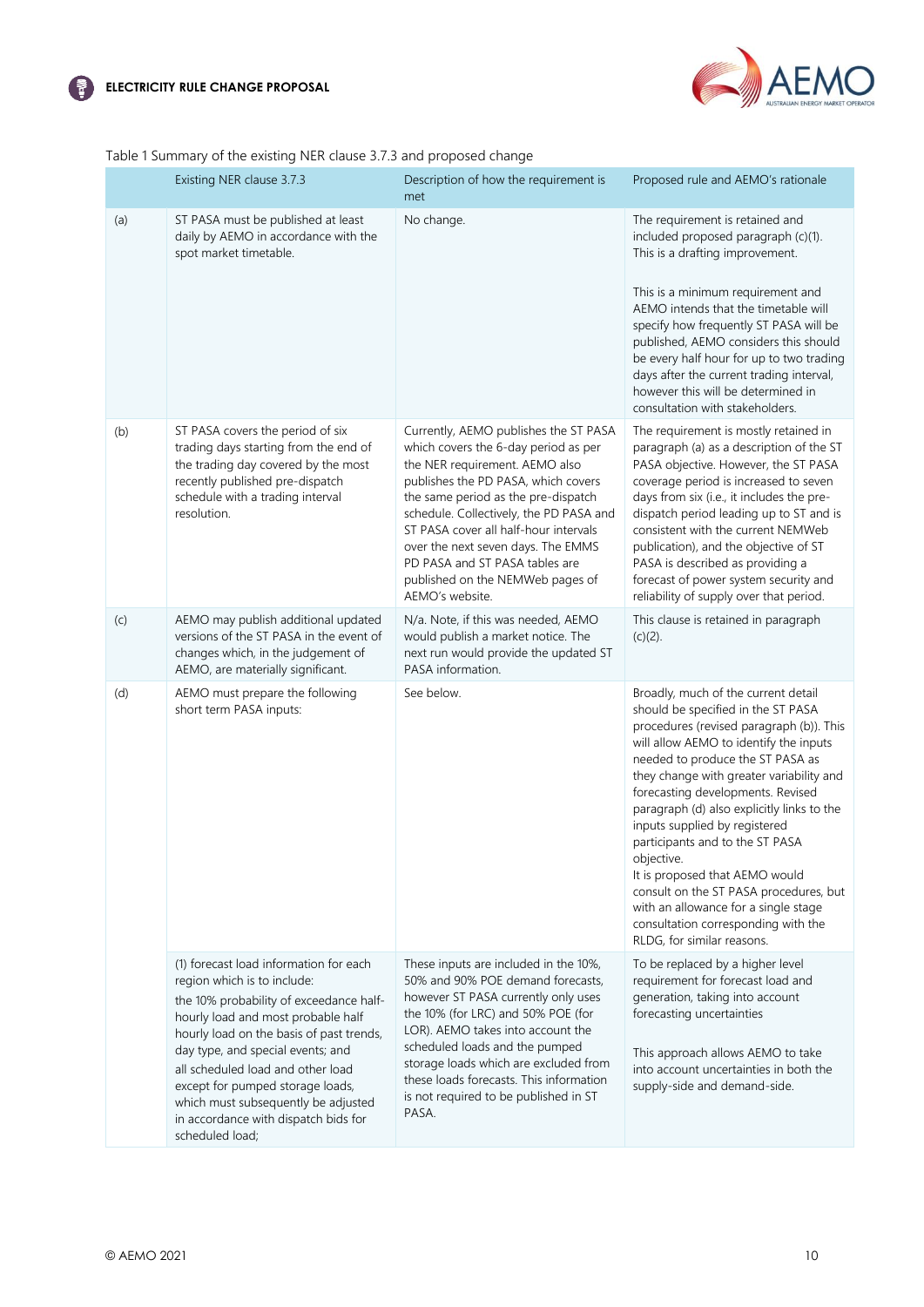



|     | (3) forecast network constraints known<br>to AEMO at the time; and                                                                                                                                                                                                                                                         | No change.                                                                                                       | Retained, and expanded to include<br>notified network outages, reflecting the<br>submission requirements for NSPs.                                                                                                                                                                                                                                                                                                                                                                                                                                                                                                      |
|-----|----------------------------------------------------------------------------------------------------------------------------------------------------------------------------------------------------------------------------------------------------------------------------------------------------------------------------|------------------------------------------------------------------------------------------------------------------|-------------------------------------------------------------------------------------------------------------------------------------------------------------------------------------------------------------------------------------------------------------------------------------------------------------------------------------------------------------------------------------------------------------------------------------------------------------------------------------------------------------------------------------------------------------------------------------------------------------------------|
|     | (4) Unconstrained intermittent<br>generation forecast for each semi-<br>scheduled generating unit for each<br>trading interval.                                                                                                                                                                                            | AEMO uses information from AWEFS<br>and ASEFS, this includes 90% POE (for<br>LRC) and 50% POE (for LOR) for UIGF | AEMO would continue to take the UIGF<br>into account and this is covered by<br>proposed paragraph (d)(2). Further<br>detail would be specified in the ST<br>PASA procedures.                                                                                                                                                                                                                                                                                                                                                                                                                                            |
| (e) | Requires Scheduled Generators and<br>Market Participants to provide the<br>following information in accordance<br>with the timetable, including:                                                                                                                                                                           | See below                                                                                                        |                                                                                                                                                                                                                                                                                                                                                                                                                                                                                                                                                                                                                         |
|     | The available capacity of a scheduled<br>generating unit, scheduled load or<br>scheduled network service                                                                                                                                                                                                                   | This information is provided through<br>registered participant's dispatch bids<br>and offers.                    | Proposed paragraph (e)(1) consolidates<br>current (1) and (2) to require the<br>available capacity and PASA availability                                                                                                                                                                                                                                                                                                                                                                                                                                                                                                |
|     | The PASA availability of a scheduled<br>generating unit, scheduled load or<br>scheduled network service                                                                                                                                                                                                                    | As above.                                                                                                        | to be provided by registered<br>participants in respect of their<br>scheduled generation or load,<br>scheduled network services and<br>wholesale demand response units. the<br>reference to "expected market<br>conditions" is removed as this is already<br>captured by registered participant's<br>current intentions and best estimates.<br>Note PASA availability definition will be<br>changed to allow an applicable recall<br>period to be specified so it is not 24<br>hours by default. This will be provided<br>for in the RSIG, to enable a distinction<br>to be made between MT and ST PASA<br>information. |
|     | Projected daily energy availability for<br>energy constrained scheduled<br>generating units and energy<br>constrained scheduled loads.                                                                                                                                                                                     | As above.                                                                                                        | Registered Participants would continue<br>to provide this information via their<br>dispatch bids and offers for their<br>energy constrained assets, including<br>energy storage. Note that AEMO<br>proposes a broader definition of<br>energy constraint as it was inconsistent<br>with the definitions of energy<br>constrained generating unit/load<br>(which can be deleted). The proposed<br>definition is consistent with the<br>corresponding term for wholesale<br>demand response constraint.                                                                                                                   |
| (f) | If AEMO considers it reasonably<br>necessary for adequate power system<br>operation and the maintenance of<br>power system security and reliability of<br>supply, Registered Participants who<br>may otherwise be exempted from<br>providing inputs for the PASA process<br>must do so to the extent specified by<br>AEMO. | No change.                                                                                                       | No change proposed.                                                                                                                                                                                                                                                                                                                                                                                                                                                                                                                                                                                                     |
| (g) | NSPs are required to provide AEMO<br>with an outline of planned network<br>outages in accordance with the<br>timetable and any other information on<br>planned network outages that is<br>reasonably requested by AEMO to                                                                                                  | All planned network outages are<br>provided by NSPs through the Network<br>Outage Scheduler.                     | No change proposed.                                                                                                                                                                                                                                                                                                                                                                                                                                                                                                                                                                                                     |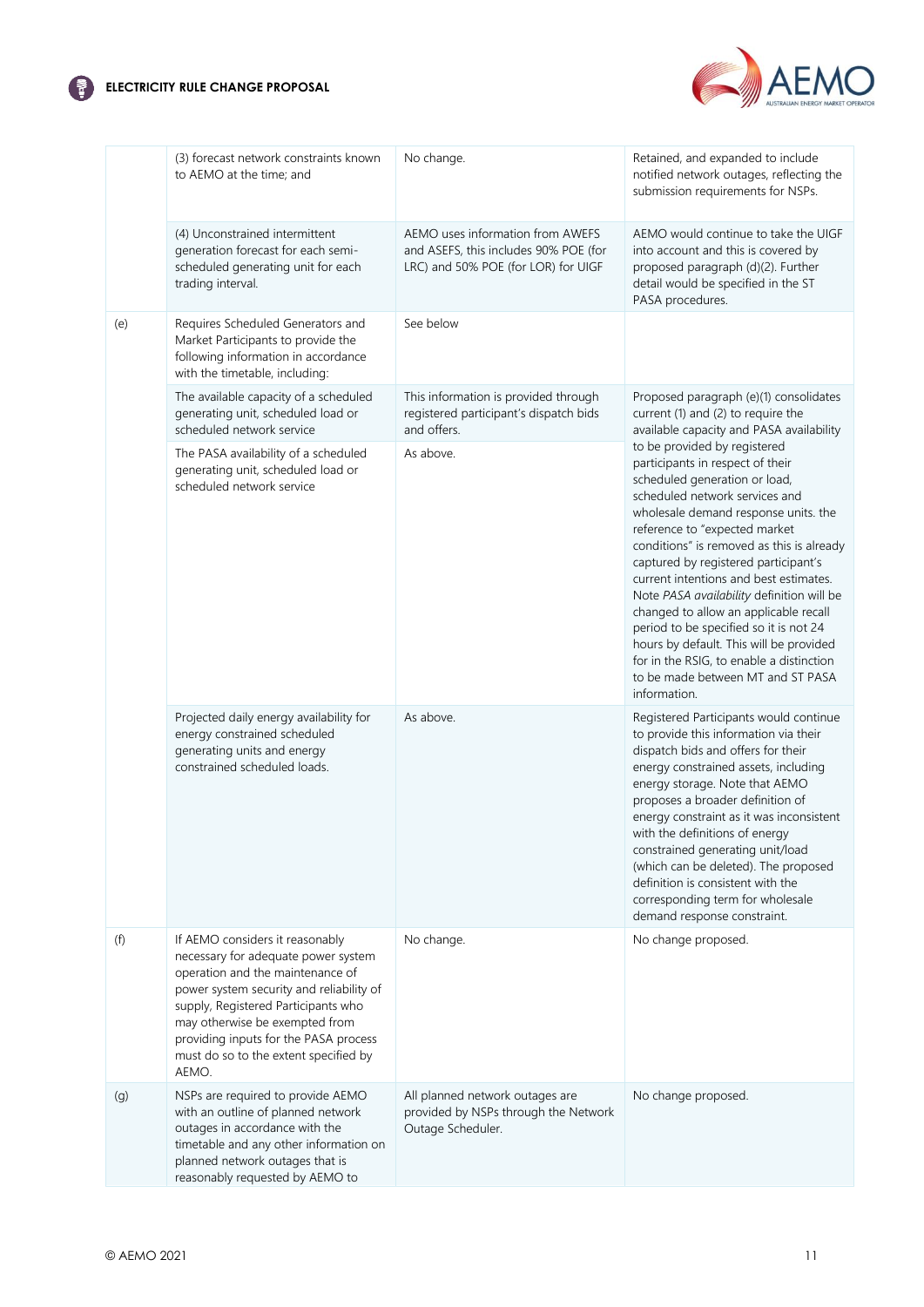### **ELECTRICITY RULE CHANGE PROPOSAL**



|     | assist AEMO to meet its obligations<br>under clause 3.7.3(h)(5).                                                                                                                                                                                                                                                                                                                                                                                                                                                                                                                                 |                                                                                                                                                                                     |                                                                                                                                                                                                                                                                                                                                                                                                                                                                                                                                                                                                                                                                               |
|-----|--------------------------------------------------------------------------------------------------------------------------------------------------------------------------------------------------------------------------------------------------------------------------------------------------------------------------------------------------------------------------------------------------------------------------------------------------------------------------------------------------------------------------------------------------------------------------------------------------|-------------------------------------------------------------------------------------------------------------------------------------------------------------------------------------|-------------------------------------------------------------------------------------------------------------------------------------------------------------------------------------------------------------------------------------------------------------------------------------------------------------------------------------------------------------------------------------------------------------------------------------------------------------------------------------------------------------------------------------------------------------------------------------------------------------------------------------------------------------------------------|
| (h) | AEMO is required to prepare and<br>publish the following information for<br>each trading interval in the period<br>covered by the ST PASA in accordance<br>with spot market timetable:                                                                                                                                                                                                                                                                                                                                                                                                           | See below.                                                                                                                                                                          | Broadly, much of the current detail<br>should be specified in the ST PASA<br>procedures (revised paragraph (b)). This<br>will allow AEMO to publish (after<br>consultation) additional or different<br>information and formats that are useful<br>for participants and may change over<br>time, beyond a fundamental set of<br>requirements specified in the revised<br>paragraph (h) which covers forecast<br>demand, supply, network constraints<br>and reliability shortfalls. Specific<br>provision is made to allow publication<br>of individual scheduled plant /WDR<br>available capacity and PASA availability,<br>to ensure this is a clear right and<br>obligation. |
|     | (1) forecasts of the most probable load<br>(excluding the relevant aggregated MW<br>allowance referred to in subparagraph<br>(4B)) plus reserve requirement (as<br>determined under clause 3.7.3(d)(2)),<br>adjusted to make allowance for<br>scheduled load, for each region;                                                                                                                                                                                                                                                                                                                   | This is included in the ST PASA tables<br>as:<br>'DEMAND50' excludes non-scheduled<br>generation and scheduled load<br>'CAPACITYREQ' is 'DEMAND50' plus<br>the reserve requirement. | Proposed (h)(1) to replace existing<br>$(h)(1)$ , $(2)$ and $(3)$ , and to specify that<br>AEMO needs to publish load forecasts<br>at different probability of exceedance<br>levels. The detail of what will be<br>published would be in the ST PASA<br>procedures.                                                                                                                                                                                                                                                                                                                                                                                                           |
|     | (2) forecasts of load (excluding the<br>relevant aggregated MW allowance<br>referred to in subparagraph (4B)) for<br>each region with 10% and 90%<br>probability of exceedance;                                                                                                                                                                                                                                                                                                                                                                                                                  | This is included in the ST PASA tables<br>as 'DEMAND10' and 'DEMAND90', both<br>exclude the non-scheduled generation<br>and scheduled load.                                         |                                                                                                                                                                                                                                                                                                                                                                                                                                                                                                                                                                                                                                                                               |
|     | (3) forecasts of the most probable<br>energy (excluding the relevant<br>aggregated MW allowance referred to<br>in subparagraph (4B)) for each region<br>and trading day;                                                                                                                                                                                                                                                                                                                                                                                                                         | This is included in the ST PASA tables<br>as 'ENERGYREQDEMAND50', which<br>excludes the non-scheduled generation<br>and scheduled load.                                             |                                                                                                                                                                                                                                                                                                                                                                                                                                                                                                                                                                                                                                                                               |
|     | (4) aggregate generating unit<br>availability (excluding the relevant<br>aggregated MW allowance referred to<br>in subparagraph (4B)) for each region;                                                                                                                                                                                                                                                                                                                                                                                                                                           | This is included in the ST PASA tables<br>as 'AGGREGATECAPACITYAVA ILABLE',<br>which excludes semi-scheduled and<br>non-scheduled generation.                                       | Proposed (h)(4) to replace (h)(4), (4AA),<br>(4AB), which will specify that AEMO<br>needs to publish forecasts of the<br>available capacity of individual<br>scheduled generating units, semi-                                                                                                                                                                                                                                                                                                                                                                                                                                                                                |
|     | (4AA) aggregate capacity (excluding<br>the relevant aggregated MW allowance<br>referred to in subparagraph (4B)) for<br>each region, after allowing for the<br>impact of network constraints, that can<br>be generated continuously, calculated<br>by adding the following categories:<br>the available capacity of scheduled<br>generating units that are able to<br>operate at the availability as notified to<br>AEMO under paragraph (e)(1); and<br>the forecast generation of semi-<br>scheduled generating units as provided<br>by the unconstrained intermittent<br>generation forecasts; | This is included in the ST PASA tables<br>as 'UNCONSTRAINEDCAPACITY', which<br>excludes the non-scheduled<br>generation.                                                            | scheduled generating units, scheduled<br>loads, scheduled network services and<br>wholesale demand response units. This<br>replaces the requirement for AEMO to<br>publish aggregate generating unit<br>availability to provide more information<br>for registered participants.<br>(h)(4A) specifies a similar requirement<br>for the capacity to produce energy in<br>each 30-minute period, including<br>individual PASA availability for those<br>listed facilities. The detail of what will<br>be published would be in the ST PASA<br>procedures.                                                                                                                       |
|     | (4AB) aggregate capacity (excluding<br>the relevant aggregated MW allowance<br>referred to in subparagraph (4B)) for                                                                                                                                                                                                                                                                                                                                                                                                                                                                             | This is included in the ST PASA tables<br>as 'CONSTRAINEDCAPACITY', which                                                                                                           |                                                                                                                                                                                                                                                                                                                                                                                                                                                                                                                                                                                                                                                                               |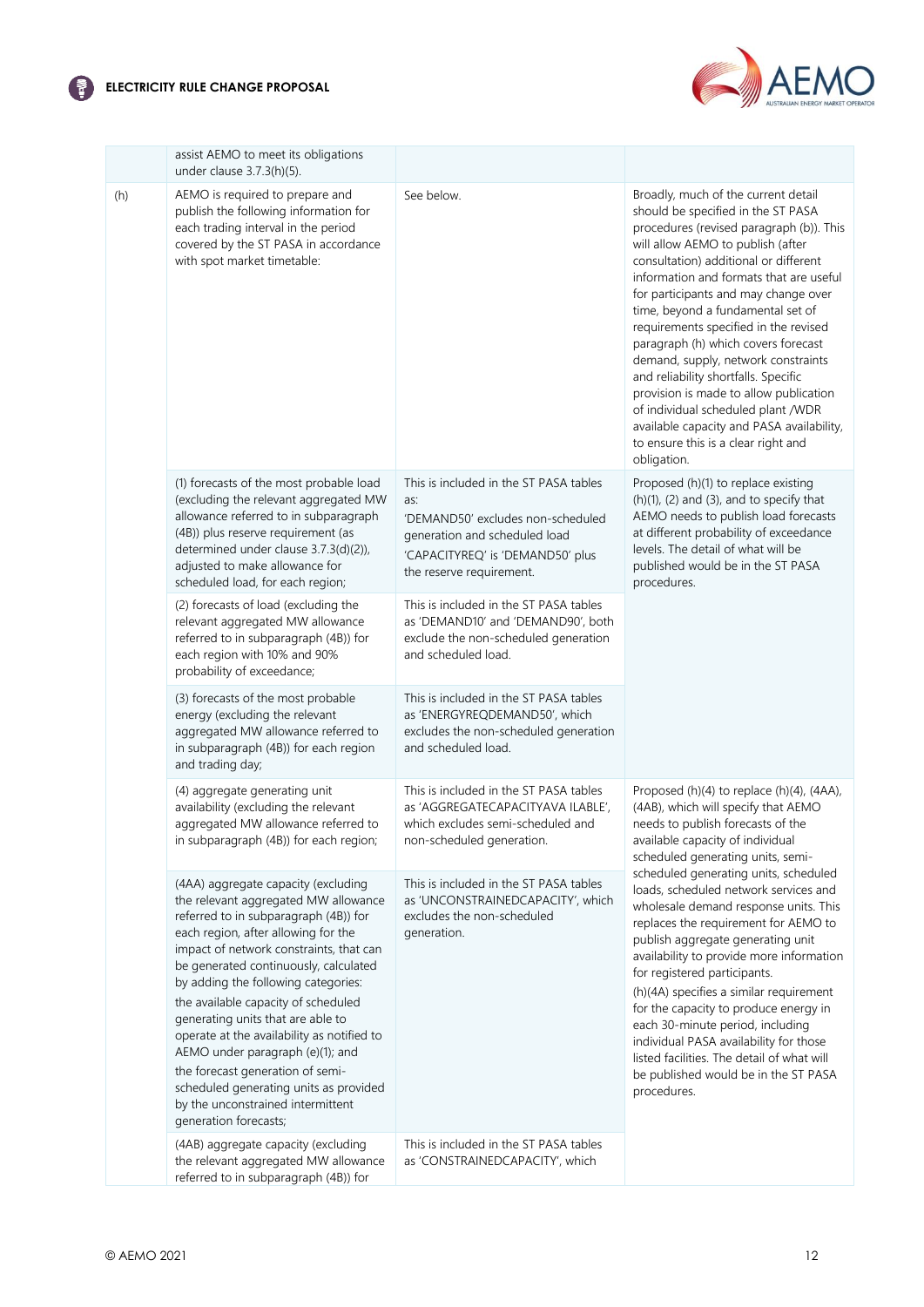

|     | each region, after allowing for the<br>impact of network constraints, that<br>cannot be generated continuously at<br>the available capacity referred to in<br>subparagraph (4AA)(i) due to specified<br>daily energy constraints;                                                                                                                                                                                                                                                                                                                                                                                                                                            | excludes the non-scheduled<br>generation.                                                                                                                 |                                                                                                                                                                                                                                                                                                                                                                                                                                                                                                                                                                                              |
|-----|------------------------------------------------------------------------------------------------------------------------------------------------------------------------------------------------------------------------------------------------------------------------------------------------------------------------------------------------------------------------------------------------------------------------------------------------------------------------------------------------------------------------------------------------------------------------------------------------------------------------------------------------------------------------------|-----------------------------------------------------------------------------------------------------------------------------------------------------------|----------------------------------------------------------------------------------------------------------------------------------------------------------------------------------------------------------------------------------------------------------------------------------------------------------------------------------------------------------------------------------------------------------------------------------------------------------------------------------------------------------------------------------------------------------------------------------------------|
|     | (4A) aggregate generating unit PASA<br>availability (excluding the relevant<br>aggregated MW allowance referred to<br>in subparagraph (4B)) for each region;                                                                                                                                                                                                                                                                                                                                                                                                                                                                                                                 | This is included in the ST PASA tables<br>as 'AGGREGATEPASAAVAILABILITY',<br>which excludes semi-scheduled and<br>non-scheduled generation.               | Specifies that AEMO needs to publish<br>forecasts of the capacity to produce or<br>reduce consumption of energy,<br>including forecast PASA availability of<br>individual scheduled generating units,<br>scheduled loads, scheduled network<br>services and wholesale demand<br>response units. The detail of what will<br>be published would be in the ST PASA<br>procedures.                                                                                                                                                                                                               |
|     | (4B) the aggregated MW allowance (if<br>any) to be made by AEMO for<br>generation from non-scheduled<br>generating systems in each forecast: (i)<br>of the most probable load referred to<br>in clause 3.7.3(h)(1); and (ii) referred to<br>in clauses 3.7.3(h)(2), (3), (4), (4A), (4AA)<br>and $(4AB)$ ;                                                                                                                                                                                                                                                                                                                                                                   | Relevant for paragraphs (h)(1), (h)(2),<br>(3), (4), (4A), (4AA) and (4AB).<br>This is included in the ST PASA tables<br>as 'TOTALINTERMITTENTGENERATION' | Deleted as this level of detail would be<br>included in the ST PASA procedures. As<br>described above, references in<br>paragraphs (h)(1), (h)(2), (3), (4), (4A),<br>(4AA) and (4AB) are no longer relevant.                                                                                                                                                                                                                                                                                                                                                                                |
|     | (4C) in respect of each forecast: (i) of<br>the most probable load referred to in<br>clause 3.7.3(h)(1); (ii) referred to in<br>clauses 3.7.3(h)(2), (3), (4), (4A), (4AA)<br>and (4AB), a value that is the sum of<br>that forecast and the relevant<br>aggregated MW allowance (if any)<br>referred to in clause 3.7.3(4B); and                                                                                                                                                                                                                                                                                                                                            | Relevant for paragraphs (h)(1), (h)(2),<br>(3), (4), (4A), (4AA) and (4AB).<br>This is included in the ST PASA tables<br>as 'DEMAND_AND_NONSCHEDGEN'.     |                                                                                                                                                                                                                                                                                                                                                                                                                                                                                                                                                                                              |
|     | (5) identification and quantification of:<br>(i) any projected violations of power<br>system security;<br>(ii) any projected failure to meet the<br>reliability standard as assessed in<br>accordance with the reliability standard<br>implementation guidelines;<br>(iii) [Deleted]<br>(iv) forecast interconnector transfer<br>capabilities and the discrepancy<br>between forecast interconnector<br>transfer capabilities and the forecast<br>capacity of the relevant interconnector<br>in the absence of outages on the<br>relevant interconnector only; and<br>(v) when and where network constraints<br>may become binding on the dispatch<br>of generation or load. | This is included in the ST PASA<br>constraint solution table.                                                                                             | Proposed (h)(5)(iia) to include a<br>requirement on AEMO to publish<br>forecast reserve conditions identified<br>under NER clause 4.8.4.<br>Delete paragraph (h)(5)(iv), the new ST<br>PASA will be a nodal model therefore<br>there is no need for AEMO to prepare<br>and publish information on forecast<br>interconnector capabilities or any<br>discrepancies in the transfer<br>capabilities.<br>Amend paragraph (h)(5)(v) to replace<br>the term "binding" with "limit". This is to<br>ensure there is no confusion over the<br>term binding when it refers to generic<br>constraints. |
| (i) | If in performing the ST PASA AEMO<br>identifies any projected failure to meet<br>the reliability standard in respect of a<br>region as assessed in accordance with<br>the reliability standard implementation<br>guidelines, then AEMO must use its<br>reasonable endeavours to advise the<br>Jurisdictional System Security<br>Coordinator who represents a<br>participating jurisdiction in that region                                                                                                                                                                                                                                                                    | No change.                                                                                                                                                | No change.                                                                                                                                                                                                                                                                                                                                                                                                                                                                                                                                                                                   |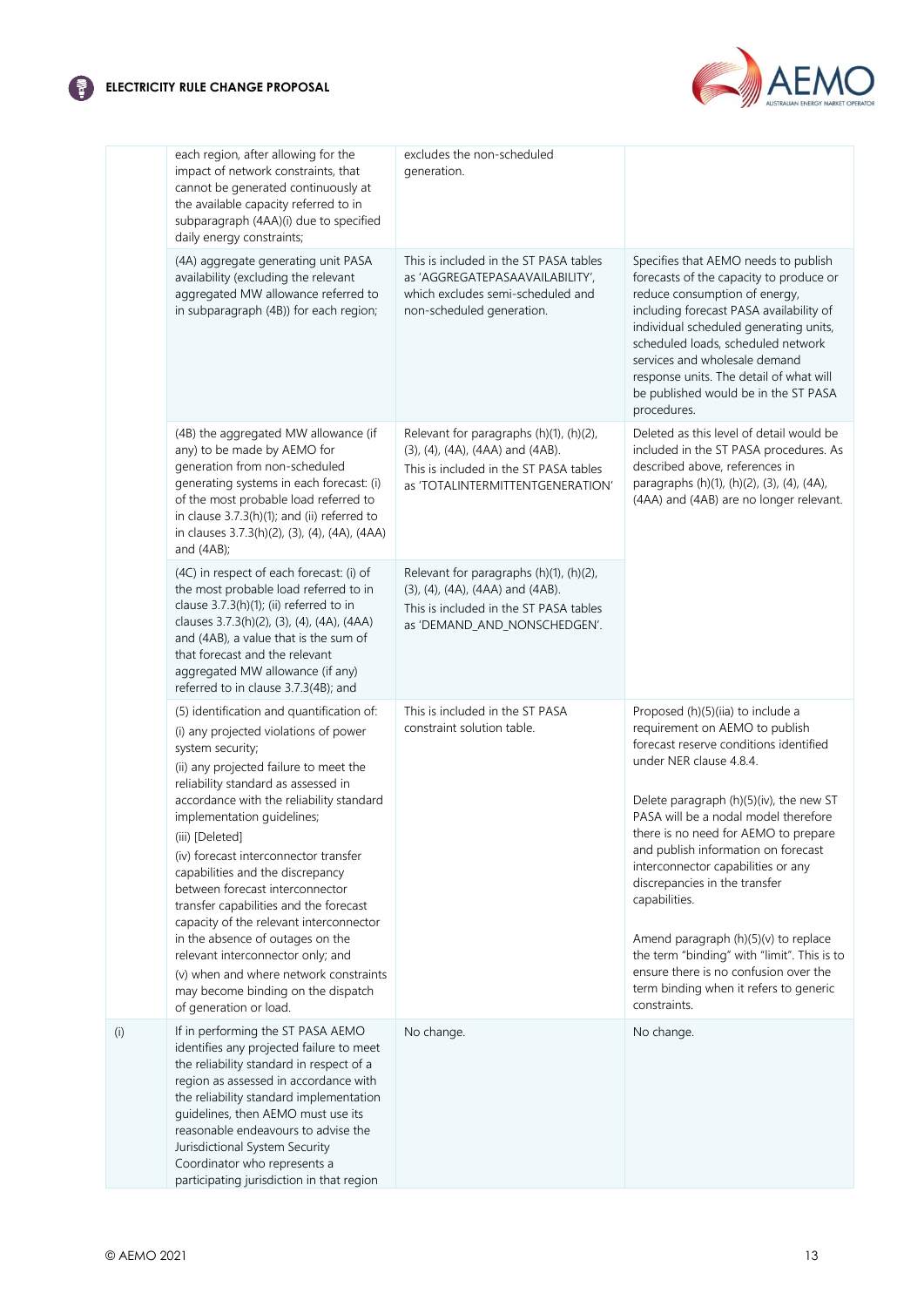

|     | of any potential requirements during<br>such conditions to shed sensitive loads. |                           |                                                            |
|-----|----------------------------------------------------------------------------------|---------------------------|------------------------------------------------------------|
| (j) | AEMO must publish the procedure it<br>uses for preparation of the ST PASA.       | No change to requirement. | Delete. Requirement retained in<br>proposed paragraph (b). |

### **4.1.1 Publishing individual unit available capacity and PASA availability**

The proposed rule includes a new requirement for AEMO to publish the available capacity and PASA availability of individual scheduled and semi-scheduled generating units<sup>20</sup>, scheduled loads, scheduled network services and wholesale demand response units. This is to provide registered participants (typically NSPs and Generators) with information to communicate with each other and respond to forced and scheduled outages with capacity changes. It is increasingly important that all market participants have access to this information to understand what units are on (or off) in the ST timeframe, e.g. to know whether there will be sufficient system strength to operate.

While AEMO considers this will be useful information for registered participants to make appropriate scheduling decisions that impact market conditions, particularly those with smaller portfolios, AEMO is aware that some registered participants may be concerned that the individual unit's available capacity will be published in the pre-dispatch timeframe (because the new ST PASA would also cover the PD timeframe). AEMO encourages the AEMC to test whether individual unit available capacities should be provided in either the PD or the broader ST PASA timeframe (seven days), noting that AEMO seeks to provide information that is useful while having sufficient requirements in the NER to publish information. If individual unit available capacities are to be published in the broader ST PASA timeframe, the AEMC will need to consider if changes are needed to NER clause 3.8.20(j)(6) to ensure the publishing requirements are consistent with the proposed rule.

#### **4.1.2 PASA availability definition**

The proposed rule deletes the reference to the 24 hour notice period and instead provides that relevant participants should specify the capacity that can be made available within a given recall period in accordance with the RSIG. Since the PASA availability concept is used in both ST PASA and MT PASA, AEMO's intention is to separately define the recall period for ST PASA and MT PASA in the RSIG. While this will remain at up to 24 hours for MT PASA for the present, participants will be required to specify the recall time for relevant plant in their ST PASA inputs.

The proposed rule also deletes the incorrect reference in this definition to the procedure prepared under NER clause 3.7.2(g), and also makes minor drafting improvements.

#### **4.1.3 Drafting improvements**

A number of drafting improvements have been proposed, including:

- Where possible, using generic references to 'Registered Participants' to replace existing references to 'Generators' and 'Market Participants'.
- Amending the Chapter 10 definition of 'energy constraint' and deleting the definitions of 'energy constrained scheduled generating unit' and 'energy constrained scheduled load'. The current definitions do not align, and the definition of 'energy constraint' unnecessarily references the generating unit technology type by referencing different fuel sources. The proposed revised definition

<sup>&</sup>lt;sup>20</sup> PASA availability is not published for semi-scheduled generating units.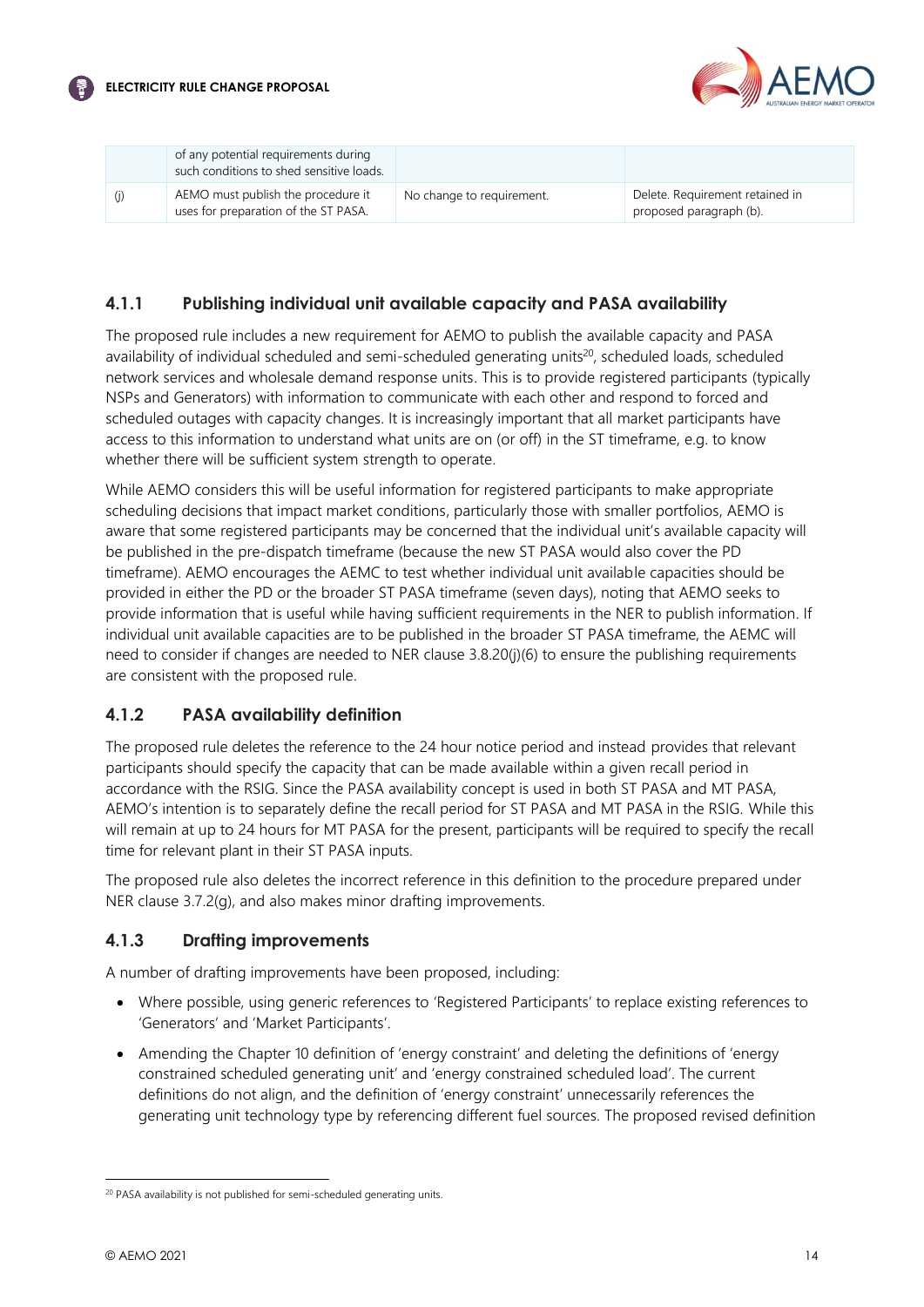



of 'energy constraint' aligns with the 'wholesale demand response constraint' with the addition of 'in a specified period', which if adopted should also be applied to a WDR constraint.

• Deleting the short term PASA inputs definition. If the proposed drafting improvements are accepted they will remove the need for this definition.

# <span id="page-15-0"></span>4.2 Alternative options to address the issues

An alternative option to support the ST PASA redevelopment is for the NER to include a very detailed specification of the ST PASA requirements. AEMO considers that this is an inflexible approach that is not justified considering the need for NEM systems and processes to adapt more rapidly to changing technological and market conditions.

AEMO has considered possible alternatives for the following aspects of ST PASA in the proposed rule:

- ST PASA for a seven day time period including the PD timeframe: Alternative to publish ST PASA for a six day period excluding the PD timeframe. AEMO does not consider this a useful change that stakeholders support.
- Available capacity and PASA availability for each individual unit:
	- − Publish information on an aggregate regional basis. AEMO does not consider this provides sufficient market information to facilitate market participants' operational and market decisions.
	- − Specify a different time period for the publication of individual capacity information (e.g. commencing from a later time to exclude the PD timeframe). AEMO encourages the AEMC to engage stakeholders on whether this is appropriate.
- PASA availability definition create separate NER definitions for ST PASA and MT PASA availability. This option was not selected because one of the objectives is to simplify the NER and retain appropriate flexibility to separately define the recall period for ST PASA and MT PASA if this is needed.

# <span id="page-15-1"></span>5. PROPOSED RULE

### <span id="page-15-2"></span>5.1 Description of the proposed Rule

A draft of AEMO's proposed rule is provided in Appendix A. This is a mark-up of NER version 164 which also incorporates changes made in Rule 2020 No. 9 (WDR Rule).

Amend NER clause 3.7.3:

- Replace paragraph (a) with an objective of short term PASA, which is to provide forecasts of power system security and reliability of supply for each 30-minute period for a period of seven days from the day of publication.
- Replace paragraph (b) and require AEMO to develop and publish procedures that describe:
	- − How AEMO will prepare ST PASA inputs reflecting the factors in paragraph (d).
	- − Details of the ST PASA information AEMO will publish to meet the requirements of paragraph (h).
	- − The processes and methodologies AEMO will apply to produce the ST PASA information.
- Insert new paragraph (b1), AEMO must comply with the Rules consultation procedures to develop and amend the ST PASA procedures, except:
	- − A single-stage consultation process can be applied similar to the one that applies for NER clause 4.8.4 (the RLDG).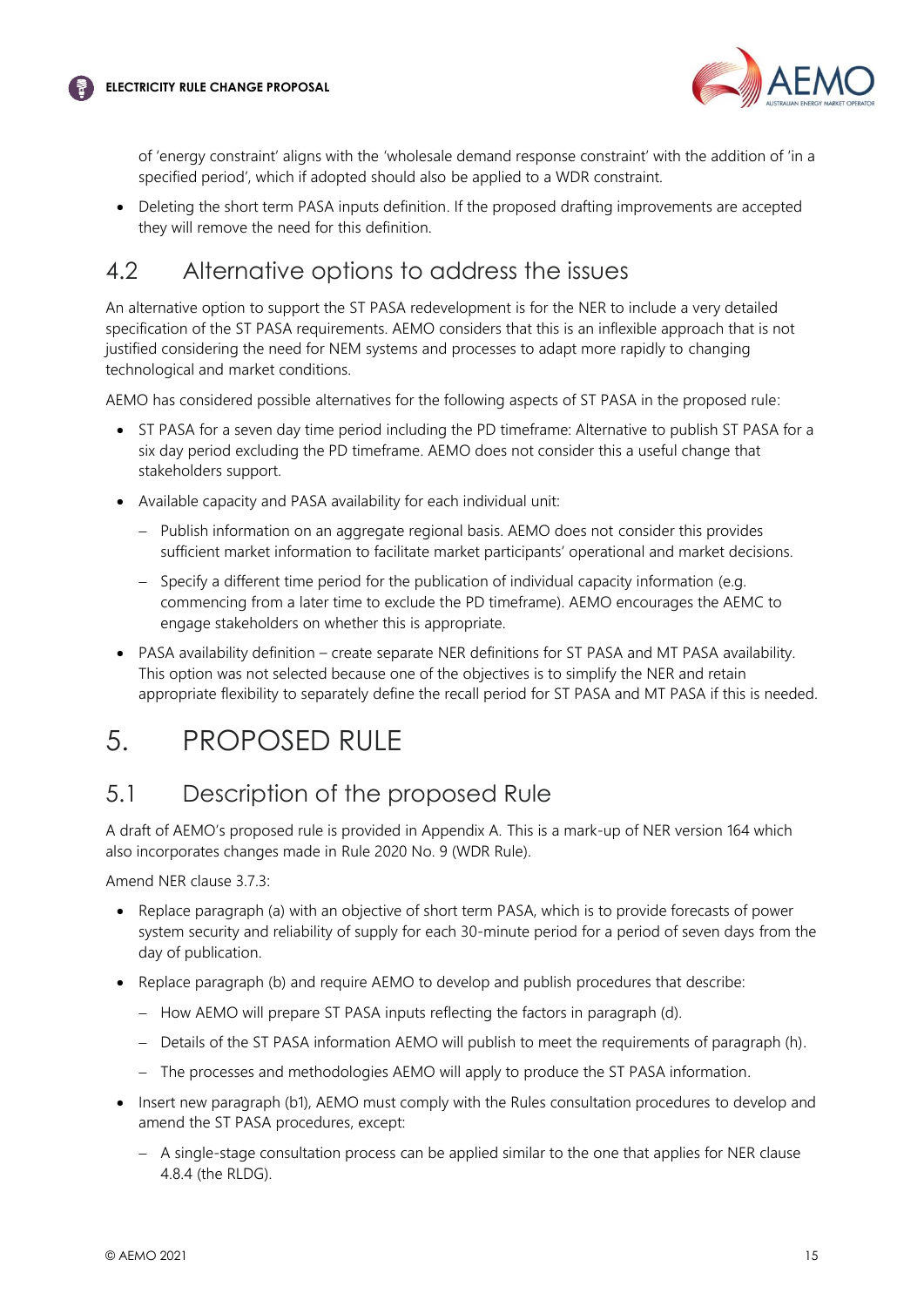#### **ELECTRICITY RULE CHANGE PROPOSAL**



- − AEMO may make minor or administrative changes without complying with the Rules consultation procedures.
- In paragraph (c), include existing paragraph (a) which requires AEMO to publish ST PASA at least daily in accordance with the timetable.
- Replace paragraph (d) and instead require AEMO to prepare ST PASA inputs, including:
	- − Forecast load and unscheduled generation which takes into account forecasting uncertainties, deleting existing  $(d)(1)$ ,  $(2)$ ,  $(3)$ , and  $(4)$ .
	- − Forecast scheduled plant and wholesale demand response unit availability, including any constraints.
	- − Forecast network constraints and notified network outages.
	- − Any other factors AEMO considers relevant and are consistent with the ST PASA objective.
- In paragraph (e), replace references to Scheduled Generator and Market Participant with generic term, Registered Participant, and:
	- − In sub-paragraph (1), amend to include PASA availability.
	- − Delete sub-paragraph (2) and (3), included in (1).
	- − In sub-paragraph (4), amend to refer to energy constraints (defined term below) and make minor drafting amendments including specifying wholesale demand response constraints refer to wholesale demand response units.
- In paragraph (h), amend to require AEMO to publish the ST PASA information to reflect the objective in paragraph (a), and include the following information for each 30-minute period in the ST PASA period:
	- − In sub-paragraph (1), delete (h)(1), (2) and (3) and replace with load forecasts at a range of probability of exceedance levels which takes into account forecasting uncertainties.
	- − In sub-paragraph (4), delete (h)(4), (4AA), (4AB), (4A), (4B) and (4C) and replace with:
		- 'New' (4), forecasts of available capacity from individual scheduled plant and wholesale demand response units.
		- 'New' (4A), forecasts of PASA availability of individual scheduled generating units, scheduled loads, scheduled network services and wholesale demand response units.
	- − In sub-paragraph (5):
		- Include (iia) to include a requirement on AEMO to publish forecast reserve conditions identified under NER clause 4.8.4.
		- Delete (iv).
		- Amend (v) to replace the term "binding" with "limit".
- Delete paragraph (j), requirement retained in proposed paragraph (b).

#### Definitions:

- Amend the energy constraint definition to refer to a limitation on the capability of a scheduled generating or scheduled load to produce or consume energy in a specified period at the level that would occur if the limitation were removed.
- Delete Chapter 10 definitions:
	- − Energy constrained scheduled generating unit.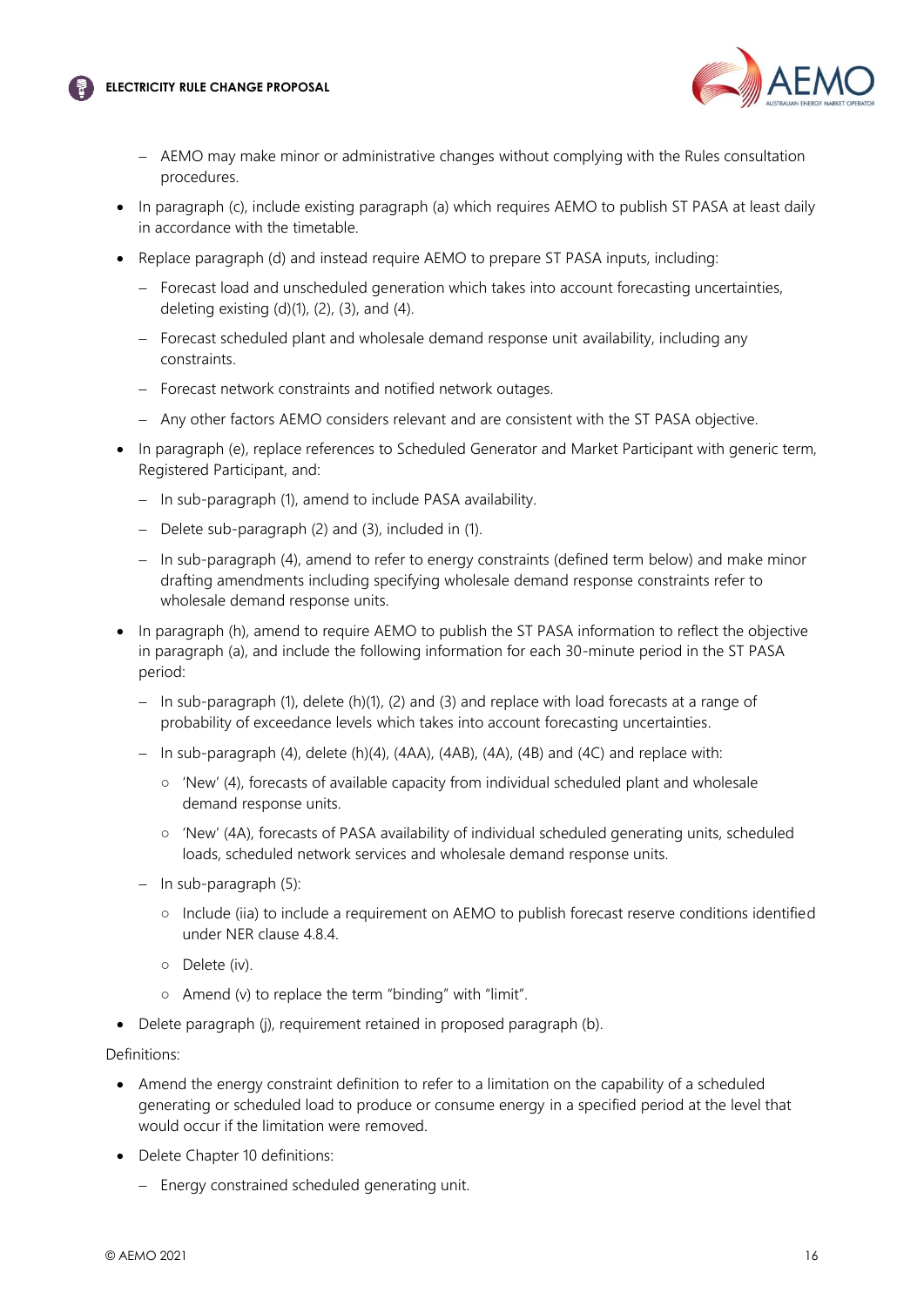



- − Energy constrained scheduled load.
- − Short term PASA inputs.
- Amend PASA availability definition to:
	- − Specify that the recall period is to be defined in the reliability standard implementation guidelines and this replaces the current 24 hour requirement.
	- − Delete reference to the ambient temperature conditions being prepared under clause 3.7.2(g).
	- − Minor drafting improvements.

### <span id="page-17-0"></span>5.2 Transitional matters

Transitional provisions may be required to accommodate consultation and publication of the updated and expanded ST PASA procedure and related procedures and guidelines, e.g. RSIG, RLDG, spot market operations timetable to reflect the amending rule and ST PASA Replacement project implementation.

# <span id="page-17-1"></span>6. HOW THE PROPOSED RULE CONTRIBUTES TO THE NATIONAL ELECTRICITY OBJECTIVE (NEO)

AEMO considers the proposed rule will promote efficient investment in, and operation of electricity supply, in the long term interest of consumers by:

- Improving the transparency and quality of information in the NEM, which is to be publicly available data published on AEMO's website. Together with the changes that will be made to the ST PASA procedure and RLDG, the proposed rule will provide for greater transparency in the ST PASA timeframe, the information registered participants are to provide, the inputs and outputs AEMO must take into account in the ST PASA procedure, and the information AEMO is required to publish. This includes the individual unit availability and PASA availability to ensure registered participants and interested stakeholders can make better informed decisions in relation to scheduling planned outages in the seven day timeframe<sup>21</sup>.
- Promoting reliability and security of the power system. The proposed rule maintains minimum requirements on AEMO and registered participants and allows AEMO sufficient flexibility to redevelop ST PASA inputs and outputs that are to be taken into account as the ST PASA is redeveloped. As discussed, the redevelopment of ST PASA will provide more accurate and better information on which registered participants and interested stakeholders can respond to supply and demand imbalances<sup>22</sup> and for AEMO to intervene in the NEM to ensure power system security or reliability.
- Minimising direct and indirect costs. AEMO considers that costs will be minimised by the NER allowing AEMO to consult with stakeholders on the specific detail of the inputs and outputs, and further information to be published, while maintaining the necessary requirements in the NER. This facilitates the redevelopment of the ST PASA system which will provide more accurate and better information for registered participants and interested stakeholders to make decisions to respond to supply and demand imbalances. Additionally, AEMO will also use this information in deciding when to intervene in the NEM to ensure power system security or reliability. This may reduce RERT contract activation and, by using RERT more appropriately, preventable load shedding could be avoided, which would reduce costs being passed to consumers.

<sup>&</sup>lt;sup>21</sup> Registered participants and interested stakeholders will also take into account other information, e.g. commercial information in making their decisions.  $22$  Ibid.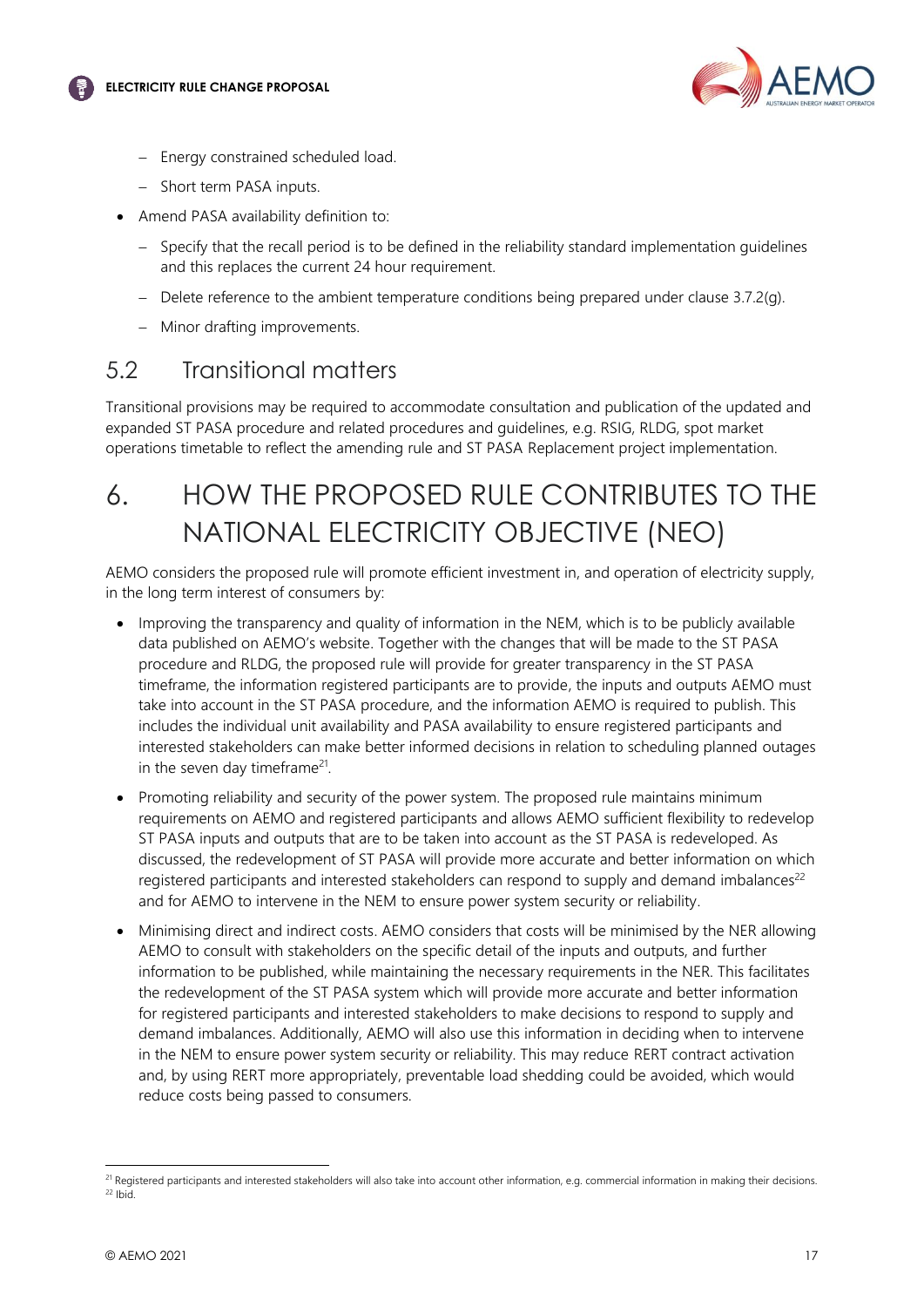

• Regulatory certainty. The proposed rule clarifies the current ST PASA timeframe, while providing high level ST PASA inputs and outputs that will be further clarified through a rules consultation procedure where further detail will be specified. This approach allows AEMO and registered participants to formalise the information requirements needed.

# <span id="page-18-0"></span>7. EXPECTED BENEFITS AND COSTS OF THE PROPOSED RULE

The expected benefit of the proposed rule is to more accurately and efficiently forecast power system reliability over the ST PASA timeframe, which will enable AEMO to meet its obligations to maintain power system security and reliability. This includes better forecasting information on future supply and demand which assists by providing registered participants and interested stakeholders with the necessary information to make commercial decisions and allows AEMO to more reliably predict when there are power system security and reliability issues that it needs to respond to (e.g. declare LOR conditions, activation of RERT contracts, directions to registered participants). Potentially, improving these signals will result in less load shedding and reduce the number and cost of market interventions. Lower costs benefit all NEM participants and consumers. The proposed rule and the new ST PASA methodology will achieve this by forecasting the physical system using a full network model at the nodal level.

The new ST PASA system will also have improved capability to account for 'new' technologies such as VRE, batteries and, in future, DER. As discussed, the existing NER does not prevent AEMO from forecasting in this way, however it does prescribe specific forecasting inputs and outputs that do not necessarily add value to AEMO's forecasting process and to market participants. It is preferable for these inputs and outputs to be located in NER guidelines to allow greater flexibility.

The proposed rule requires AEMO to publish individual unit availability and PASA availability which will benefit registered participants and interested stakeholders by improving information transparency to better inform decisions and improve co-ordination in relation to scheduling planned outages and maintenance work in the seven day timeframe.

The proposed rule also requires AEMO to redevelop the ST PASA procedure and RLDG in consultation with market participants, and as a part of this initiative AEMO will also consult on the RSIG. In redeveloping these procedures, AEMO seeks to ensure the NER and procedures capture relevant input and output requirements and that AEMO is required to publish information that is useful to market participants and interested stakeholders. Reconfiguring the relevant procedures is intended to simplify and make this information more accessible for registered participants and interested stakeholders.

The cost of the proposed rule is in redeveloping the ST PASA procedure, RLDG and RSIG in consultation with participants. This will support AEMO using more appropriate inputs and publishing more useful information to registered participants and interested stakeholders. The cost of replacing ST PASA is already budgeted for.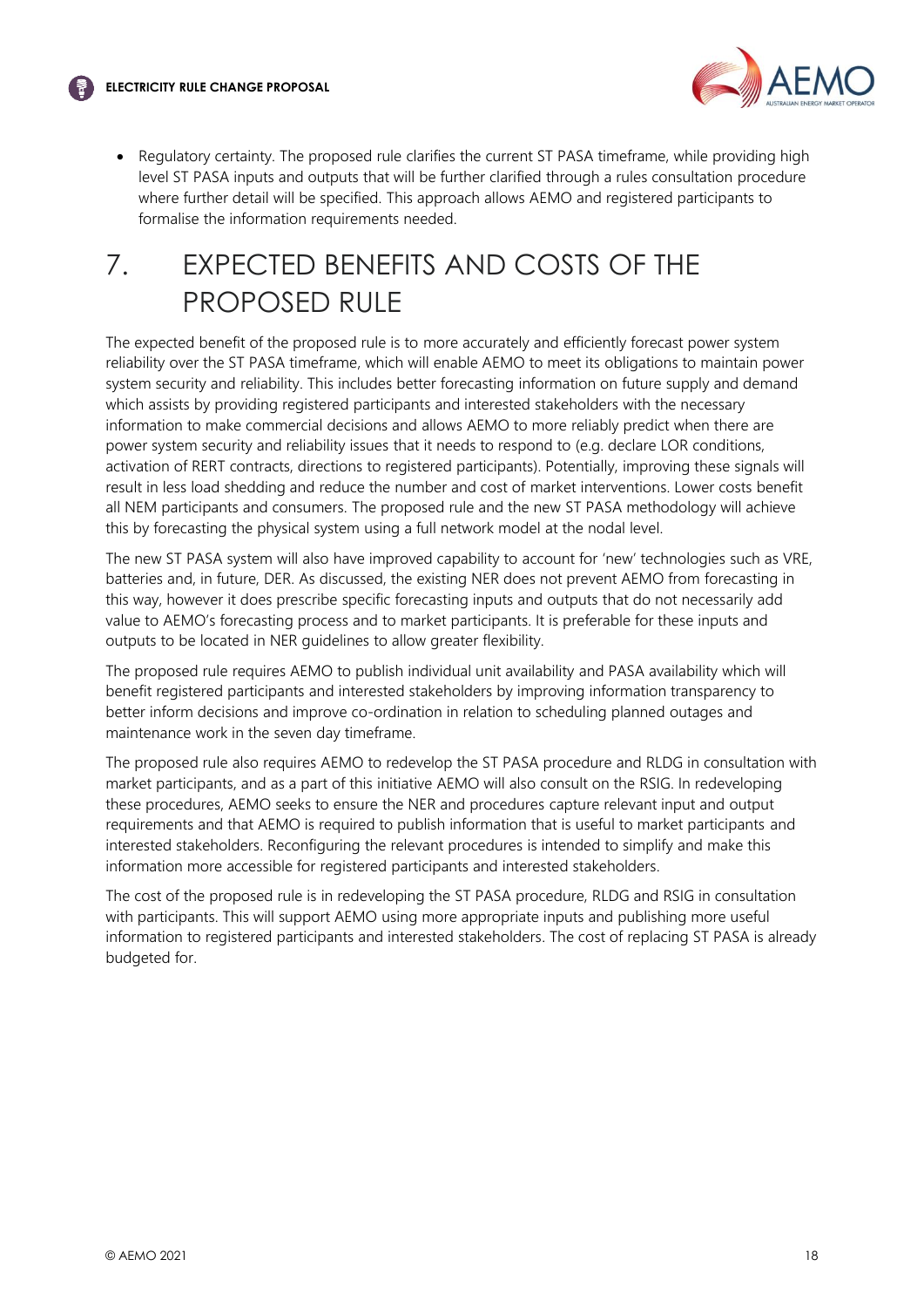

# <span id="page-19-0"></span>8. DRAFT RULE

This draft is based on version 164 of the NER and incorporates amendments made by the National Electricity Amendment (Wholesale demand response mechanism) Rule 2020 No. 9. Amended unit definitions made as a result of the integrating energy storage systems rule currently under

### **3.7.3 Short term PASA**

- (a) The objective of the *short term PASA* is to provide forecasts of *power system security* and reliability of *supply* for each *30-minute period* in the seven *trading days* from the day of *publication*. The *short term PASA* must be *published* at least daily by *AEMO* in accordance with the *timetable*.
- (b) *AEMO* must develop and *publish*, and may amend, procedures describing:
	- (1) how *AEMO* will prepare inputs for the *short term PASA* reflecting the factors outlined in paragraph (d);
	- (2) the detailed *short term PASA* information *AEMO* will *publish* to meet the requirements of paragraph (h); and
	- (3) the processes or methodologies *AEMO* will apply to produce the *short term PASA* information.
- (b1) In developing and amending the procedures under paragraph (b), *AEMO* must comply with the *Rules consultation procedures*, except that:
	- (1) rule 8.9 is to be read as if:

consultation by the AEMC would also need to be reflected in this rule.

- (i) paragraphs (g) to (j) do not apply;
- (ii) paragraph  $(k)(4)$  does not apply;
- (iii) paragraph  $(k)(5)$  is amended to require summaries of each issue, that the *consulting party* reasonably considers to be material, contained in valid written submission received from Consulted Persons or in meetings, and the *consulting party's* response to each such submission;
- (4) the references in paragraphs (m) and (n) to "the procedures set out in this clause" are to be read as if they were references to "the procedures set out in this clause, as amended by clause  $3.7.3(b1)(1)(i)$  to (iii)"; and
- (2) *AEMO* may make minor or administrative amendments to the procedures without complying with the *Rules consultation procedures*.

[AEMO note: Sub-clauses (1) and (2) could be removed if the changes contemplated in AEMO's rule change proposal on the Rules consultation procedures (ERC 0323) were made.]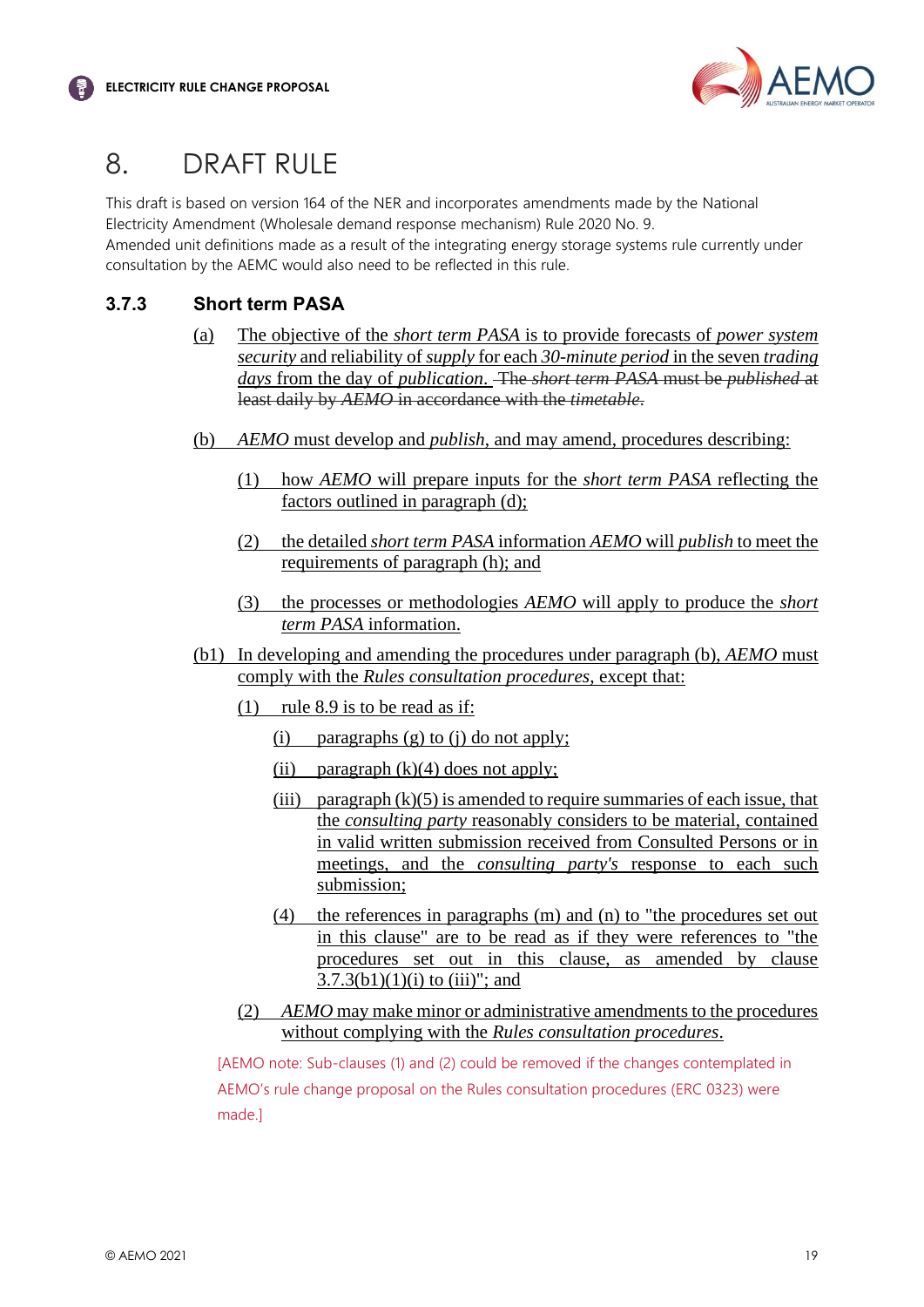

- The *short term PASA* covers the period of six *trading days* starting from the end of the *trading day* covered by the most recently *published pre-dispatch schedule* with a *trading interval* resolution.
- (c) *AEMO*:
	- (1) must *publish* the *short term PASA* at least daily in accordance with the *timetable*; and
	- (2) may *publish* additional updated versions of the *short term PASA* in the event of *changes* which, in the judgement of *AEMO*, are materially significant.
- (d) *AEMO* must prepare inputs for the *short term PASA* that consider the following factors, informed by submissions received by *AEMO* under paragraphs (e) to  $(g)$ :
	- (1) forecast *load* and *unscheduled generation*, taking into account forecasting uncertainties;
	- (2) forecast *scheduled plant* and *wholesale demand response unit* availability, including any applicable *constraints*;
	- (3) forecast *network constraints* and notified *network outages*; and
	- (4) any other factors *AEMO* considers relevant having regard to the objective of *short term PASA* under paragraph (a).
	- The following *short term PASA inputs* are to be prepared by *AEMO*:
	- (1) forecast *load* information for each *region* which is to include:
		- (i) the 10% probability of exceedence half-hourly *load* and most probable half hourly *load* on the basis of past trends, day type, and special events; and
		- (ii) all *scheduled load* and other *load* (including *wholesale demand*

*response units*) except for pumped storage *loads*,

which must subsequently be adjusted in accordance with *dispatch bids* for *scheduled load* and *dispatch bids* for *wholesale demand response units*;

- (2) **[Deleted]**
- (3) forecast *network constraints* known to *AEMO* at the time; and
- (4) an *unconstrained intermittent generation forecast* for each *semischeduled generating unit* for each *30-minute period*.
- (e) The following information for the *short term PASA* must be submitted by each relevant *Registered Scheduled Generator* and *Market Participant* in accordance with the *timetable* and must represent the *Scheduled Generator's* or *Market Registered Participant's* current intentions and best estimates:
	- (1) *available capacity* and *PASA availability* of each of the *Registered Participant's scheduled generating units*, *wholesale demand response*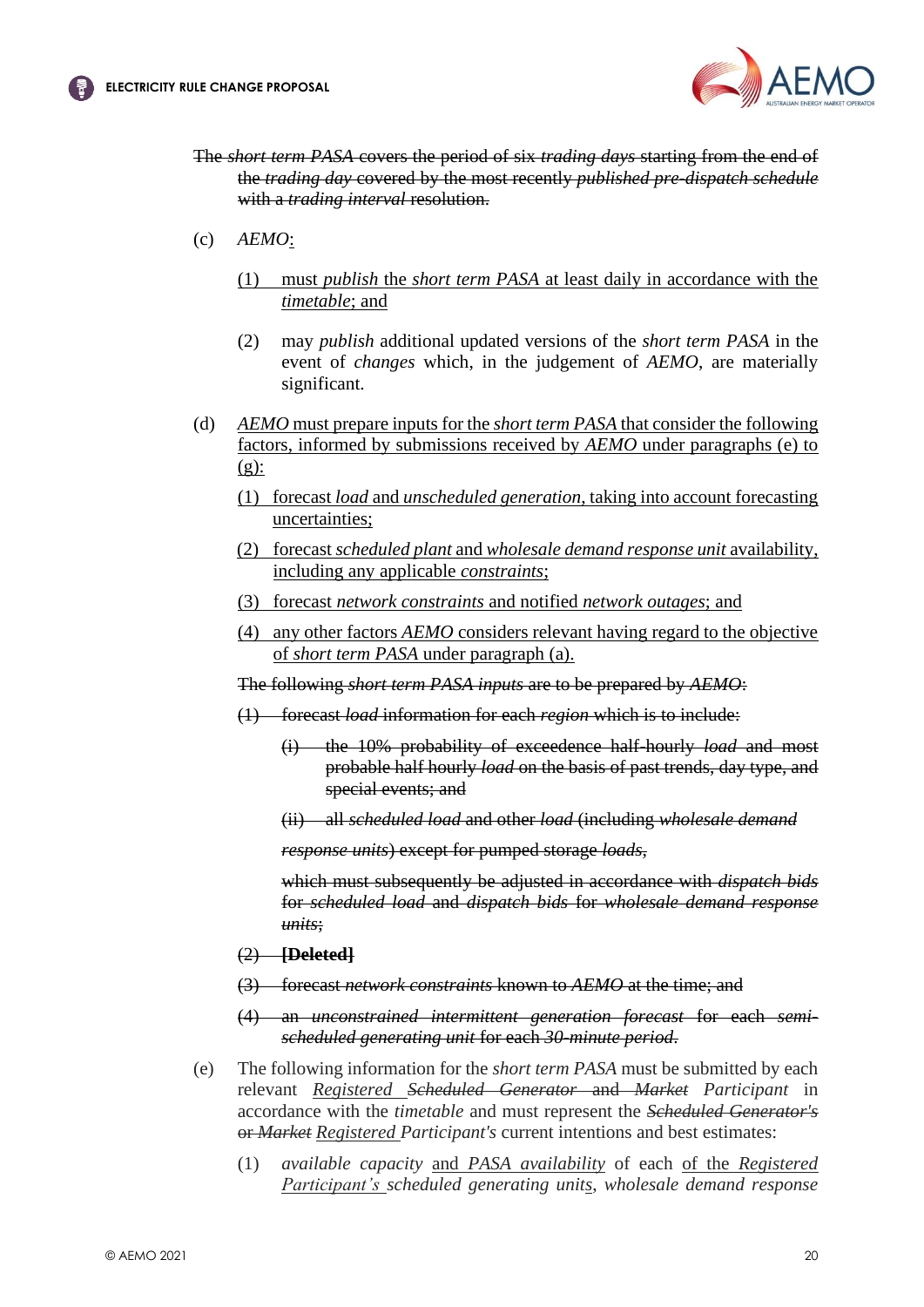

*units*, *scheduled loads* or *scheduled network services* in each relevant *30 minute period trading interval* under expected *market* conditions; and

- (2) [**Deleted**] *PASA availability* of each *scheduled generating unit*, *wholesale demand response unit, scheduled load* or *scheduled network service* for each *trading interval*;
- (3) [**Deleted**] projected daily *wholesale demand response* availability for *wholesale demand response units* that are *wholesale demand response constrained*; and
- (4) projected daily *energy constraints* or *wholesale demand response constraints* (as applicable) availability for *energy constrained scheduled generating units*, and *energy constrained scheduled loads* or *wholesale demand response units*.

#### **Note**

This clause is classified as a civil penalty provision under the National Electricity (South Australia) Regulations. (See clause 6(1) and Schedule 1 of the National Electricity (South Australia) Regulations.)

(f) If *AEMO* considers it reasonably necessary for adequate *power system* operation and the maintenance of *power system security* and reliability of *supply*, *Registered Participants* who may otherwise be exempted from providing inputs for the *PASA* process must do so to the extent specified by *AEMO*.

#### **Note**

This clause is classified as a civil penalty provision under the National Electricity (South Australia) Regulations. (See clause 6(1) and Schedule 1 of the National Electricity (South Australia) Regulations.)

(g) *Network Service Providers* must provide to *AEMO* an outline of planned *network outages* in accordance with the *timetable* and provide to *AEMO* any other information on planned *network outages* that is reasonably requested by *AEMO* to assist *AEMO* to meet its obligations under clause 3.7.3(h)(5).

#### **Note**

This clause is classified as a civil penalty provision under the National Electricity (South Australia) Regulations. (See clause 6(1) and Schedule 1 of the National Electricity (South Australia) Regulations.)

- (h) *AEMO* must prepare and *publish* the following information *short term PASA* information that reflects the objective in paragraph (a) and includes, for each *30-minute period* in the *short term PASA* period: *for each trading interval (unless otherwise specified in subparagraphs (1) to (5)) in the period covered by the short term PASA in accordance with clause 3.13.4(c):*
	- (1) *load* forecasts at a range of probability of exceedance levels;

forecasts of the most probable *load* (excluding the relevant aggregated MW allowance referred to in subparagraph (4B)) plus *reserve* requirement (as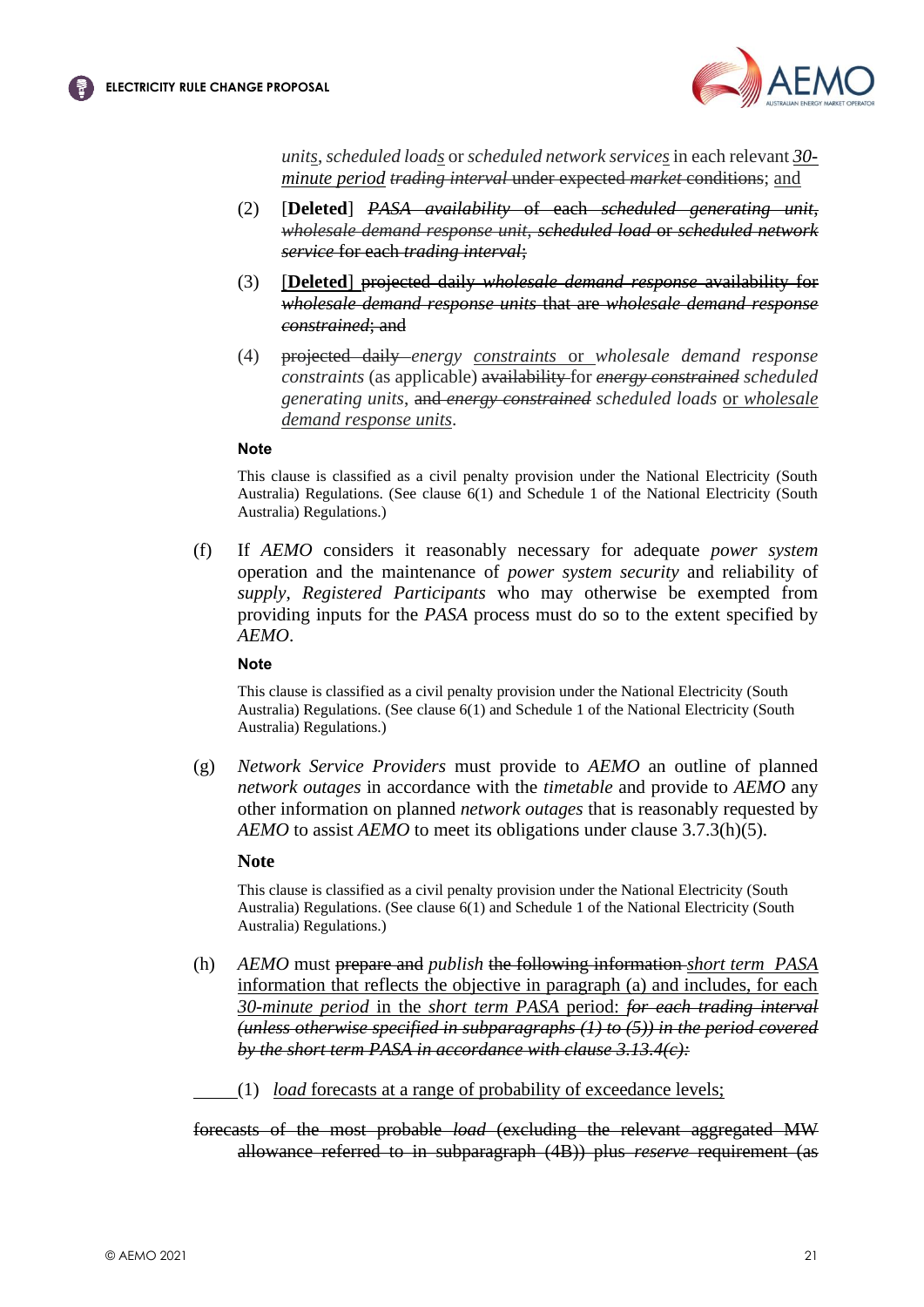

determined under clause 3.7.3(d)(2)), adjusted to make allowance for *scheduled load* and for *wholesale demand response units*, for each *region*;

- (2) **[Deleted]** forecasts of *load* (excluding the relevant aggregated MW allowance referred to in subparagraph (4B)) for each *region* with 10% and 90% probability of exceedence;
- (3) **[Deleted]** forecasts of the most probable *energy* (excluding the relevant aggregated MW allowance referred to in subparagraph (4B)) for each *region* and *trading day*;
- (4) forecasts of the *available capacity* of individual *scheduled plant generating unit*, *scheduled load*, *scheduled network service* and *wholesale demand response units*; aggregate *generating unit* availability (excluding the relevant aggregated MW allowance referred to in subparagraph (4B)) for each *region*;
- (4AA) **[Deleted]** aggregate capacity (excluding the relevant aggregated MW allowance referred to in subparagraph (4B)) for each *region*, after allowing for the impact of *network constraints*, that can be *generated* continuously, calculated by adding the following categories:
- (i) the *available capacity* of *scheduled generating units* that are able to operate at the availability as notified to AEMO under paragraph (e)(1); and
- (ii) the forecast *generation* of *semi-scheduled generating units* as provided by the *unconstrained intermittent generation forecasts*;
- (4AB) **[Deleted]** aggregate capacity (excluding the relevant aggregated MW allowance referred to in subparagraph (4B)) for each *region*, after allowing for the impact of *network constraints*, that cannot be *generated* continuously at the *available capacity* referred to in subparagraph (4AA)(i) due to specified daily *energy constraints*;
- (4A) forecasts of *PASA availability* of individual *scheduled generating units*, *scheduled loads*, *scheduled network services* and *wholesale demand response units*; and aggregate *generating unit PASA availability* (excluding the relevant aggregated MW allowance referred to in subparagraph (4B)) for each region;
- (4B) **[Deleted]** the aggregated MW allowance (if any) to be made by *AEMO* for generation from *non-scheduled generating systems* in each forecast:
	- (i) of the most probable *load* referred to in clause 3.7.3(h)(1); and
	- (ii) referred to in clauses  $3.7.3(h)(2)$ ,  $(3)$ ,  $(4)$ ,  $(4A)$ ,  $(4AA)$  and  $(4AB)$ ;
- (4C) **[Deleted]** in respect of each forecast:
	- (i) of the most probable *load* referred to in clause 3.7.3(h)(1);
	- (ii) referred to in clauses  $3.7.3(h)(2)$ ,  $(3)$ ,  $(4)$ ,  $(4A)$ ,  $(4AA)$  and  $(4AB)$ ,

a value that is the sum of that forecast and the relevant aggregated MW allowance (if any) referred to in clause 3.7.3(4B); and

- (5) identification and quantification of:
	- (i) any projected *violations* of *power system security*;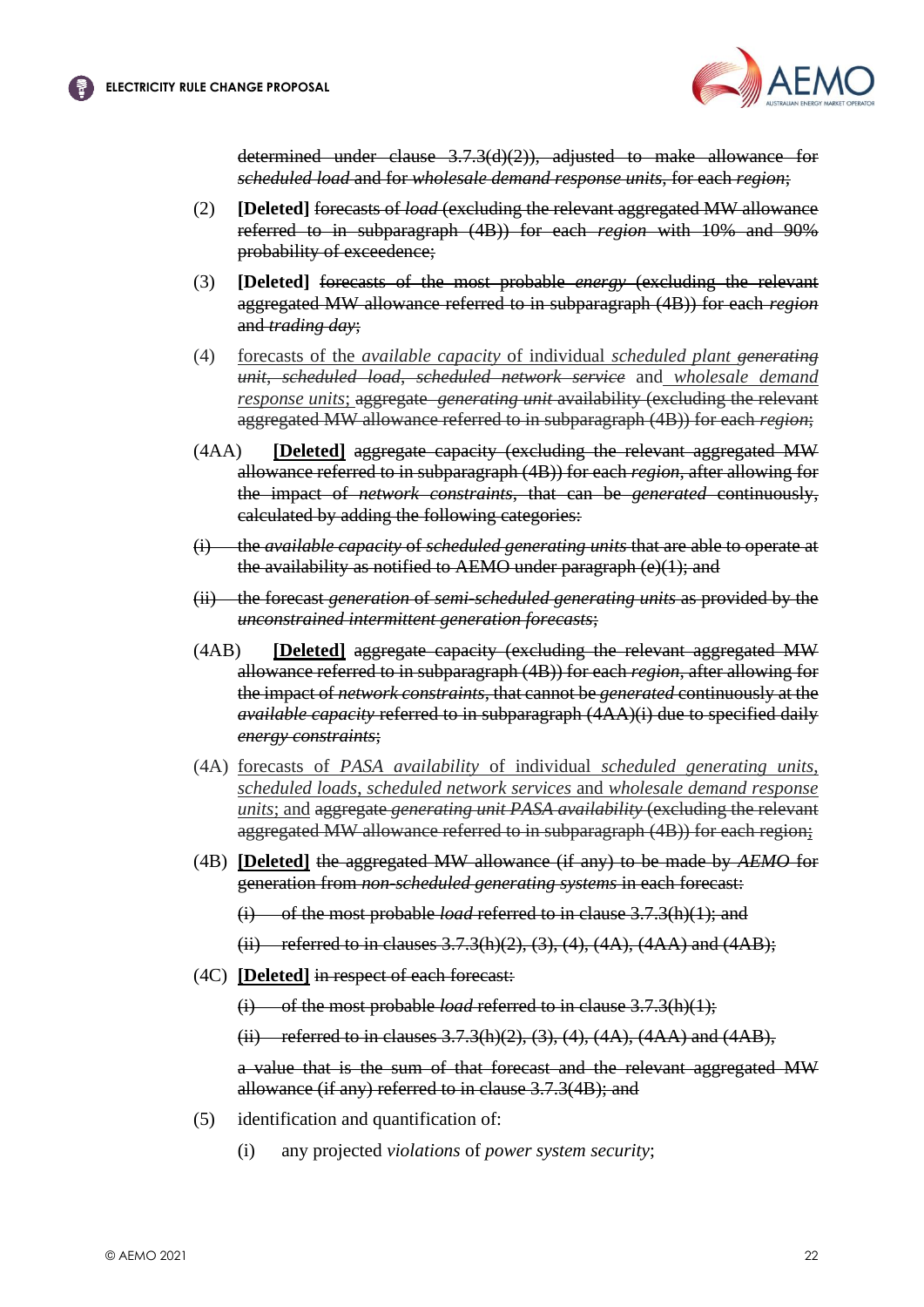

(ii) any projected failure to meet the *reliability standard* as assessed in accordance with the *reliability standard implementation guidelines*;

(iia) any forecast *reserve* conditions under clause 4.8.4; and

- (iii) **[Deleted]**
- (iv) **[Deleted]**forecast *interconnector* transfer capabilities and the discrepancy between forecast *interconnector* transfer capabilities and the forecast capacity of the relevant *interconnector* in the absence of outages on the relevant *interconnector* only; and
- (v) when and where *network constraints* may become binding limit on the *dispatch* of *generation* or *load*.
- (i) If in performing the *short term PASA AEMO* identifies any projected failure to meet the *reliability standard* in respect of a *region* as assessed in accordance with the *reliability standard implementation guidelines*, then *AEMO* must use its reasonable endeavours to advise the *Jurisdictional System Security Coordinator* who represents a *participating jurisdiction* in that *region* of any potential requirements during such conditions to shed *sensitive loads*.
- (j) **[Deleted]***AEMO* must publish the procedure it uses for preparation of the *short term PASA*

#### 10. Glossary

#### *energy constrained scheduled generating unit*

A *scheduled generating unit* in respect of which the amount of electricity it is capable of *supplying* on a *trading day* is less than the amount of electricity it would *supply* on that *trading day* if it were *dispatched* to its full nominated availability for the whole *trading day*.

#### *energy constrained scheduled load*

A *scheduled load* in respect of which the amount of electricity it can take in a *trading day*, if *normally off*, or it can *off-load*, if *normally on*, is *constrained*.

#### *energy constraint*

A limitation on the ability of a *generating unit* or group of *generating units* to generate *active power* due to the restrictions in the availability of fuel or other necessary expendable resources such as, but not limited to, gas, coal, or water for operating turbines or for cooling.

A limitation on the capability of a *scheduled generating unit* or *scheduled load* to produce or consume *energy* [in a specified period] at the level that would occur if the limitation were removed.

#### *PASA availability*